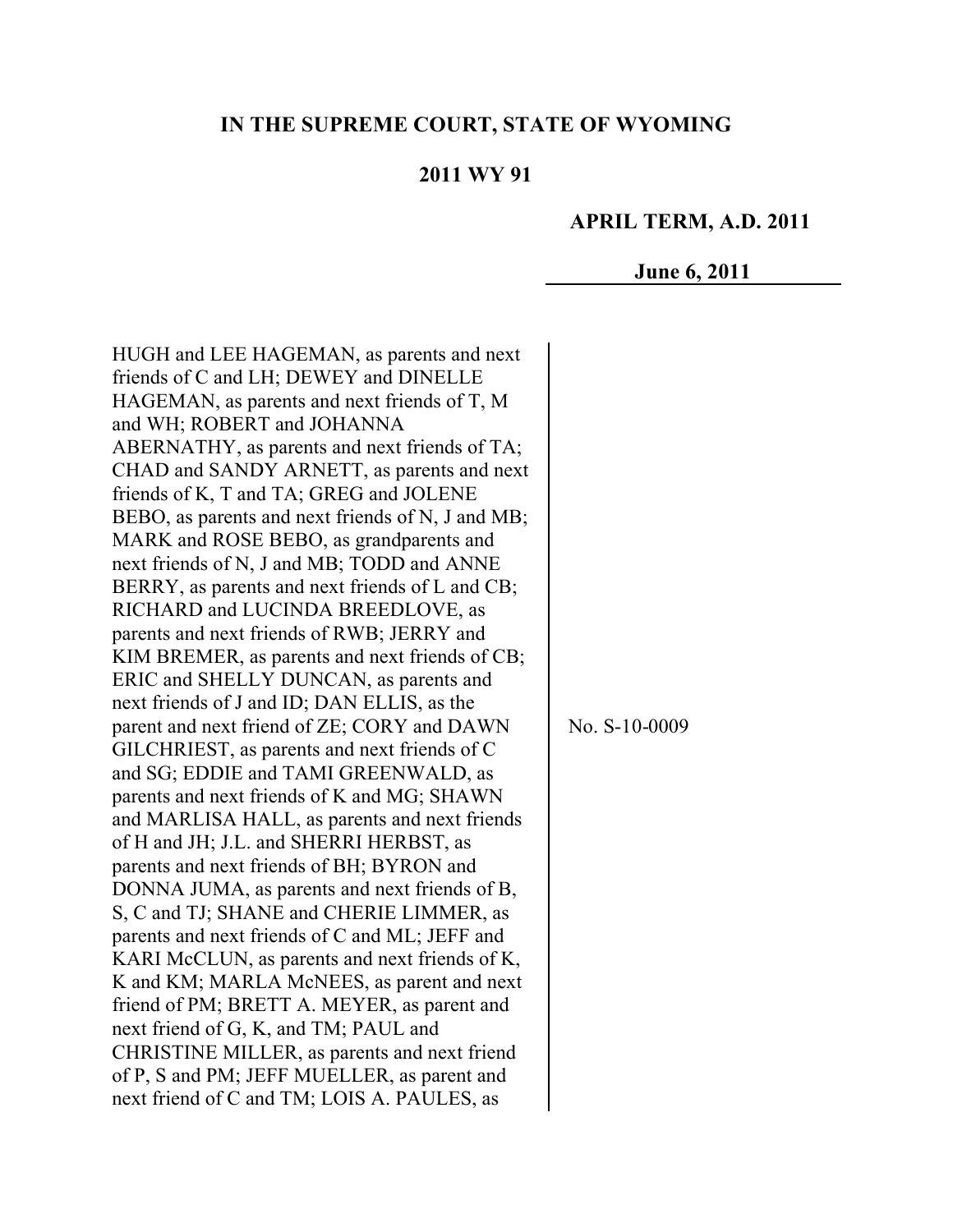grandmother of J and DG; ALVIN and RENNAE RUIZ, as parents and next friends of LR; TIM and MICHELE TOEDTER; ROCKY and PAULA VAUGHN, as parents and next friends of C and MV; TERRY and MARY VIKTORIN; SHANE VIKTORIN; DAVID and SUSAN WALKER; as parents and best friends of T and EW; RUSSELL and JoANNE WALTER, as parents and next friends of KW; MICHAEL and GRETCHEN WOLLERT, as parents and next friends of C, T G, and GW,

Appellants (Plaintiffs),

v.

THE GOSHEN COUNTY SCHOOL DISTRICT NO. 1; RAY SCHULTE, in his official capacity as Superintendent of Goshen County School District No. 1; LINDA KESSLER, LINDA JOHNSON, CLARK HOUSE, BRENT KAUFMAN, JIM EDDINGTON, ED JOLOVICH, CHARLIE HARSHBERGER, and ROB BRANHAM, in their official capacities as members of the Board of Trustees of the Goshen County School District No. 1,

Appellees (Defendants).

# *Appeal from the District Court of Goshen County The Honorable Wade E. Waldrip, Judge*

# *Representing Appellants:*

*Kara Brighton and Harriet M. Hageman, Hageman & Brighton, PC, Cheyenne, Wyoming. Argument by Ms. Hageman.*

# *Representing Appellees:*

*Tracy J. Copenhaver, Copenhaver, Kath, Kitchen & Kolpitcke, LLC, Powell, Wyoming.*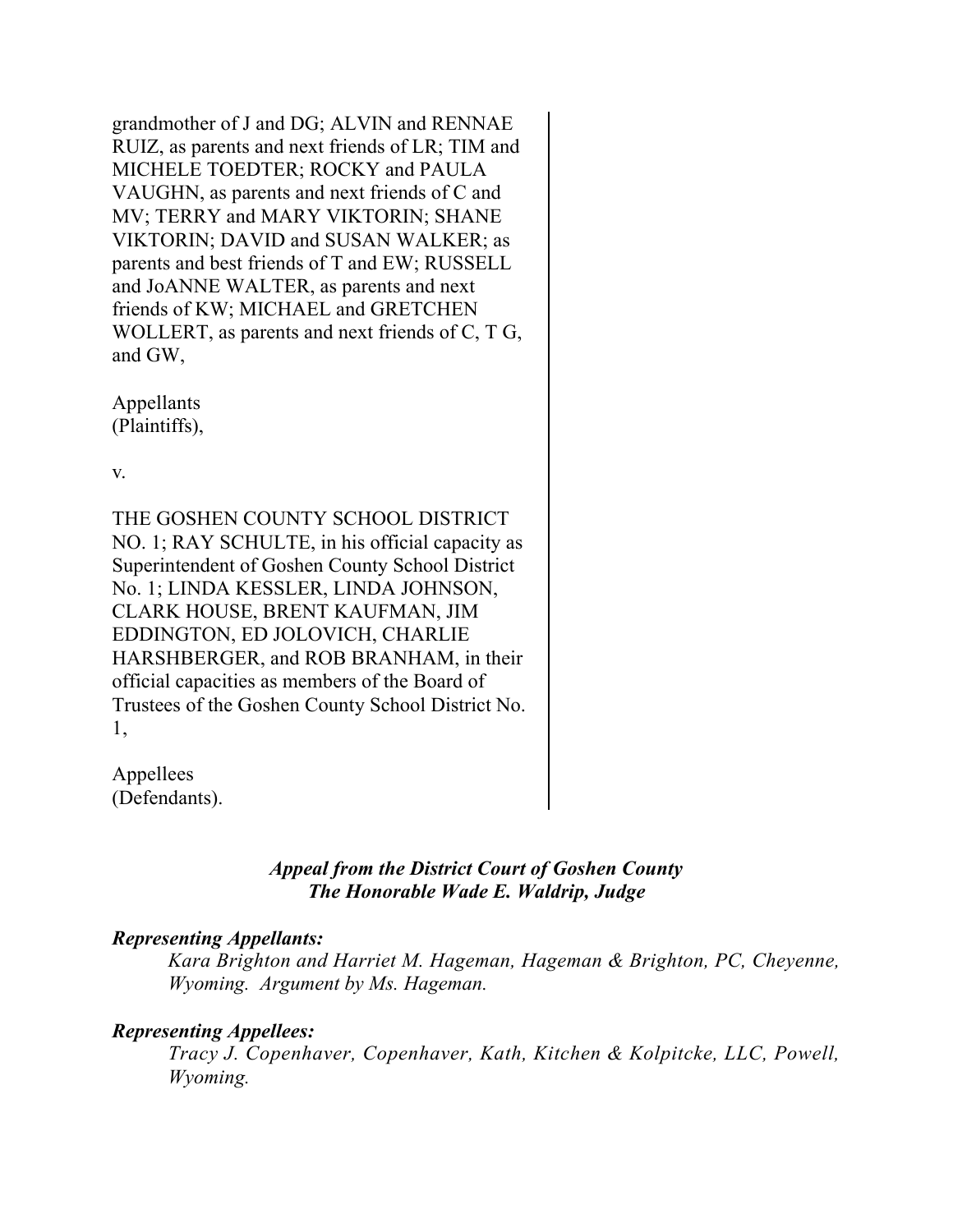*Before KITE, C.J., and GOLDEN, HILL, VOIGT\*, and BURKE, JJ.*

*\*Chief Justice at time of oral argument.*

**NOTICE: This opinion is subject to formal revision before publication in Pacific Reporter Third. Readers are requested to notify the Clerk of the Supreme Court, Supreme Court Building, Cheyenne, Wyoming** 82002, of any typographical or other formal errors so that correction may be made before final publication in **the permanent volume.**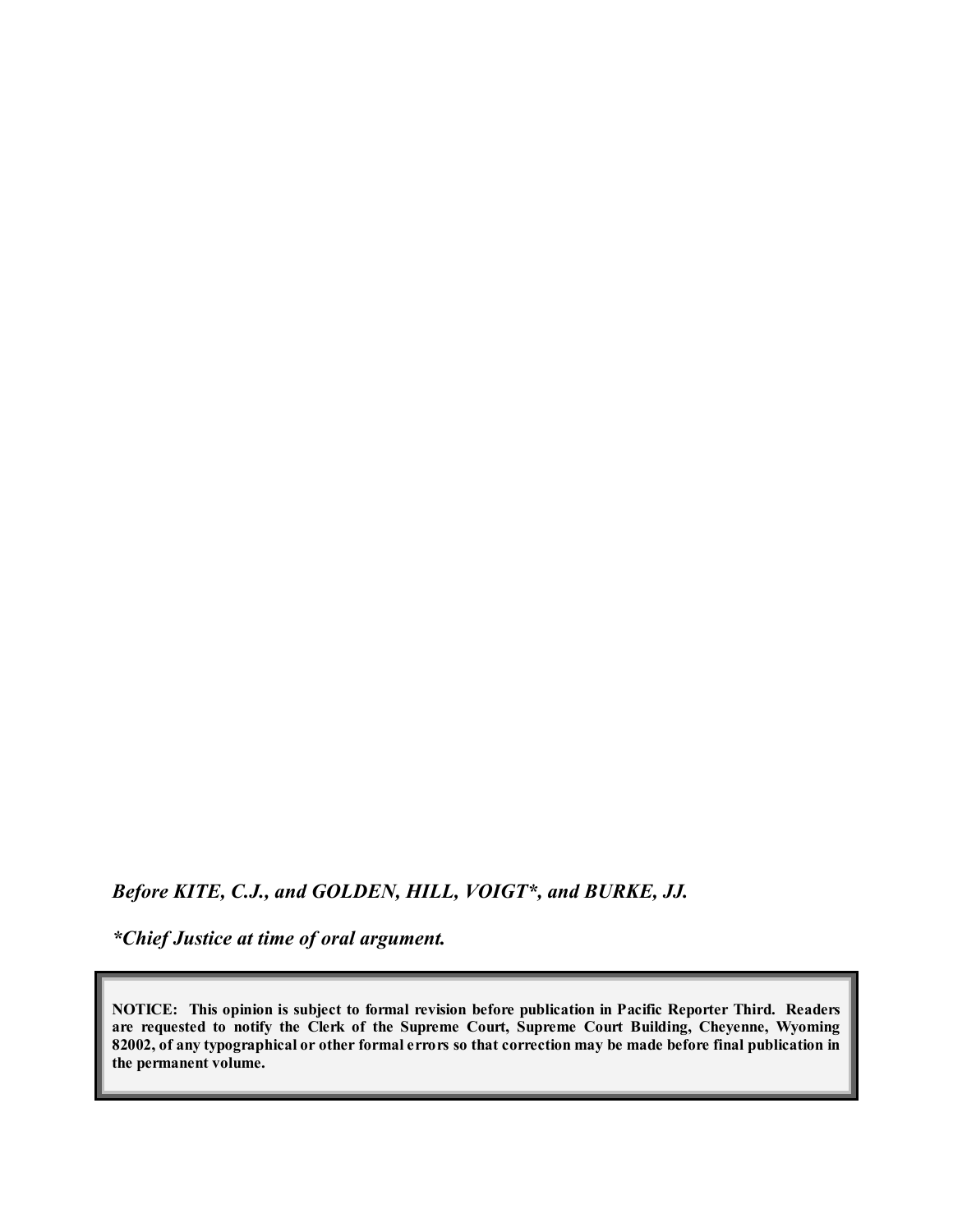### **BURKE, Justice.**

[¶1] In an effort to address a perceived drug and alcohol problem among its students, Goshen County School District No. 1 adopted a policy requiring all students who participate in extracurricular activities to consent to random testing for alcohol and drugs. Appellants initiated litigation, claiming that the Policy is unconstitutional. The district court granted summary judgment in favor of the School District. Appellants challenge that decision in this appeal. We affirm.

#### *ISSUES*

- [¶2] These issues were raised by the Appellants and adopted by the Appellees:
	- 1. Whether the district court erred in refusing to declare that the District's "Mandatory Drug Testing for Students Involved in Extracurricular Activities" violates [the prohibition against unreasonable searches and seizures of] Article 1, § 4 of the Wyoming Constitution.
	- 2. Whether the district court erred in refusing to declare that the District's Drug Testing Policy violates Article 1, §§ 2 and 3 of the Wyoming Constitution, and the Equal Protection Clause of the Fourteenth Amendment to the United States Constitution.
	- 3. Whether the district court erred in refusing to declare that the District's Drug Testing Policy violates Article 1, § 6 of the Wyoming Constitution, and the Due Process Clause of the Fourteenth Amendment to the United States **Constitution**
	- 4. Whether the district court erred in refusing to enjoin the District from implementing the Drug Testing Policy.
	- 5. Whether the district court erred in granting the District's Motion for Summary Judgment.

# *FACTS*

[¶3] For the past several years, Goshen County School District No. 1 has participated in surveys of its students, known as the "Wyoming Youth Risk Surveys." According to the affidavit of the School District's Superintendent, the surveys revealed "a serious prevalence of alcohol and drug use among Goshen County School District No. 1 students.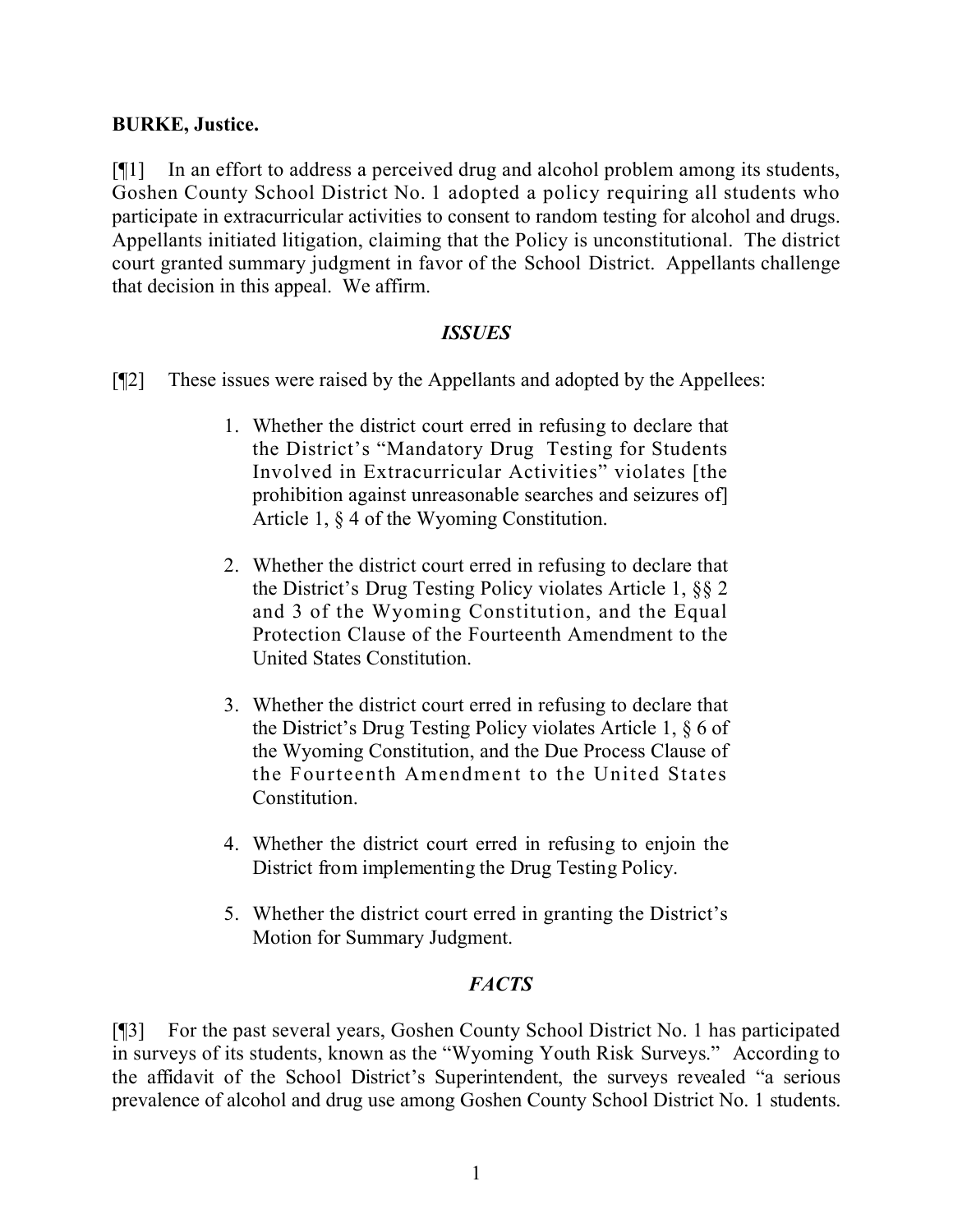Goshen County has ranged at or near the top for alcohol and drug use for several of those surveys." The School District participated in another statewide survey in 2008, the "Wyoming Prevention Needs Assessment State Profile Report." This survey indicated that:

> [I]n 2008 26% of our sixth graders had used alcohol at some point, 10% had used cigarettes; and 6% inhalants, with 4% of the sixth graders having used inhalants within the past 30 days; 3% of our sixth graders reported binge drinking; 33% of Goshen County eighth graders were perceived to be at risk [of] harm [from] drug use; 41% of tenth grade students were perceived to be at risk [of] harm [from] drug use; 47% had friends who use drugs; . . . 44% were deemed to have favorable attitudes toward drug use; 52% of twelfth grade students were at risk [of] harm [from] drug use; 40% expressed an intent to use; 43% had friends who used drugs; . . . 50% were classified as at risk for early initiation of drug use.

Concern over the pervasiveness of drug and alcohol use among its students prompted the School District to hold a public forum on February 2, 2009, to discuss the possibility of requiring students to take random drug and alcohol tests. Following that forum, on April 14, 2009, the School District's Board of Trustees adopted a new policy requiring all students in grades 7 through 12 who participate in extracurricular activities to consent to random testing for drugs and alcohol. According to the School District's Superintendent:

> The policy recognizes that many of the students participating in extracurricular activities are viewed as role models to other students and that it is important that they avoid drug and alcohol use in their position as role models. It is also the position of the Board that to achieve the goal of reducing risks of alcohol and drug abuse and to maximize the skills and talents participating in extracurricular activities, it is important that participants refrain from drug and alcohol use. It is the belief of our school district that this policy will assist in that endeavor.

Testing is done chiefly through urinalysis, although testing may also be done with saliva or breath samples.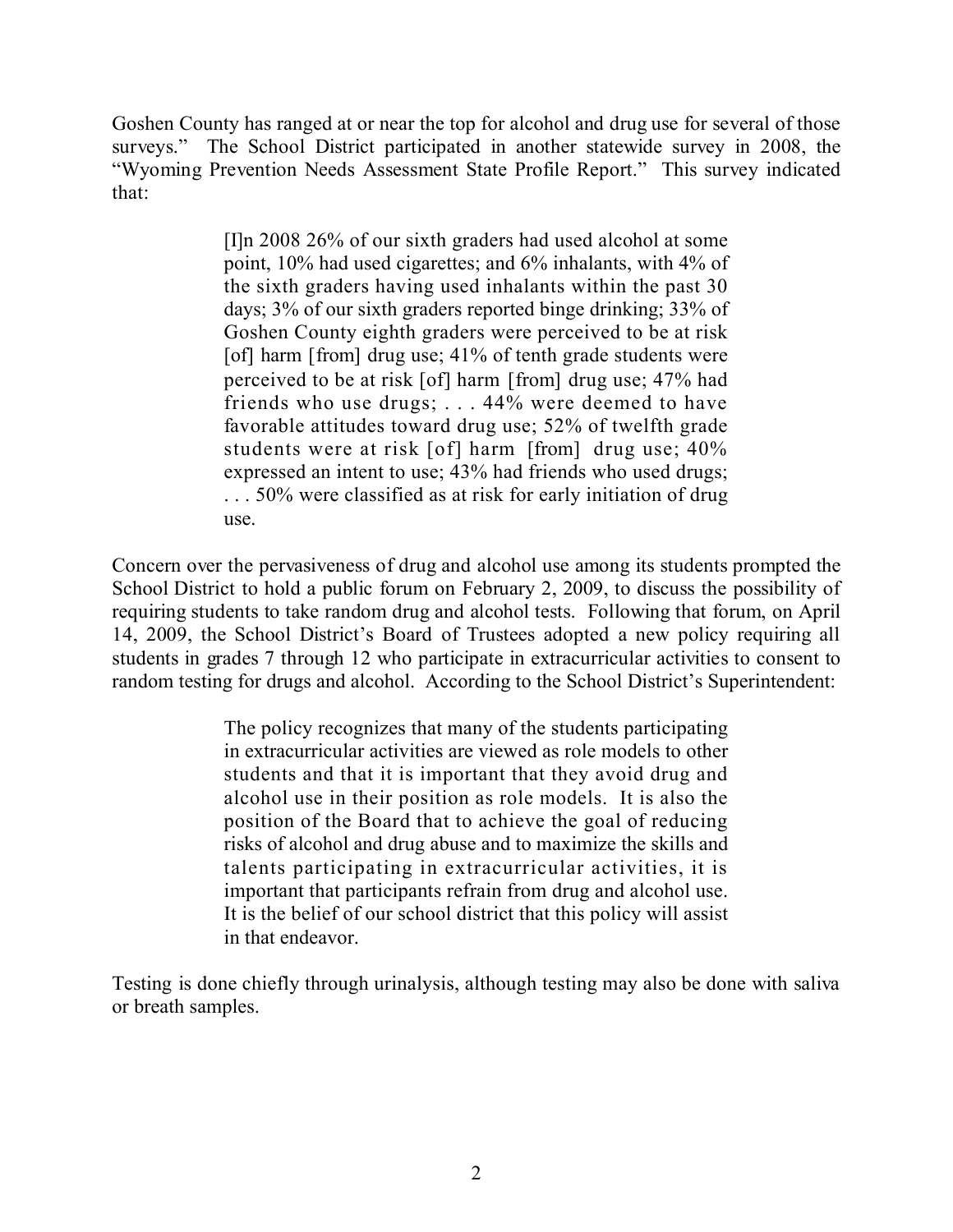[¶4] Appellants, referred to collectively as the Coalition, are a group of students and their parents or guardians<sup>1</sup> who filed a declaratory judgment action in district court seeking to have the School District's Policy declared unconstitutional. After briefing and argument, the district court concluded that the drug testing program did not violate either the Wyoming Constitution or the United States Constitution. It granted summary judgment in favor of the School District, and the Coalition appealed.

### *STANDARD OF REVIEW*

[¶5] We review a district court's decision granting summary judgment using this standard of review:

> Summary judgment is appropriate when there are no genuine issues of material fact and the moving party is entitled to judgment as a matter of law. W.R.C.P. 56(c); *Metz Beverage Co. v. Wyoming Beverages, Inc.*, 2002 WY 21, ¶ 9, 39 P.3d 1051, 1055 (Wyo. 2002). "A genuine issue of material fact exists when a disputed fact, if it were proven, would establish or refute an essential element of a cause of action or a defense that the parties have asserted." *Id*. Because summary judgment involves a purely legal determination, we undertake *de novo* review of a trial court's summary judgment decision. *Glenn v. Union Pacific R.R. Co.*, 2008 WY 16, ¶ 6, 176 P.3d 640, 642 (Wyo. 2008).

*Jacobs Ranch Coal Co. v. Thunder Basin Coal Co.*, *LLC*, 2008 WY 101, ¶ 8, 191 P.3d 125, 128-29 (Wyo. 2008). In the case before us now, the Coalition and the School District agree that there are no genuine issues of material fact. They disagree, however, about whether the district court correctly applied the provisions of the Wyoming and United States Constitutions to the undisputed facts. "Issues arising under the constitution are questions of law which we review *de novo*." *Bush v. State*, 2008 WY 108, ¶ 48, 193

<sup>&</sup>lt;sup>1</sup> As the district court observed, the Coalition includes several named plaintiffs who may lack standing to bring these claims, including, for example, at least one person who had already graduated from high school and was no longer subject to the drug testing policy. But as also pointed out by the district court, it has been established by affidavits that at least two of the students named as plaintiffs have been tested pursuant to the drug testing policy. Based on the standing of at least those two members of the Coalition and their parents, we agree with the district court's conclusion that the Coalition has standing in this matter. *See Northfork Citizens for Responsible Development v. Park County Bd. of County Comm'rs,* 2008 WY 88, ¶ 8, 189 P.3d 260, 262 (Wyo. 2008); *International Ass'n of Fire Fighters, Local No. 279 v. Civil Service Comm'n of Fire Department of City of Cheyenne*, 702 P.2d 1294, 1298 (Wyo. 1985) (Thomas, C.J., specially concurring).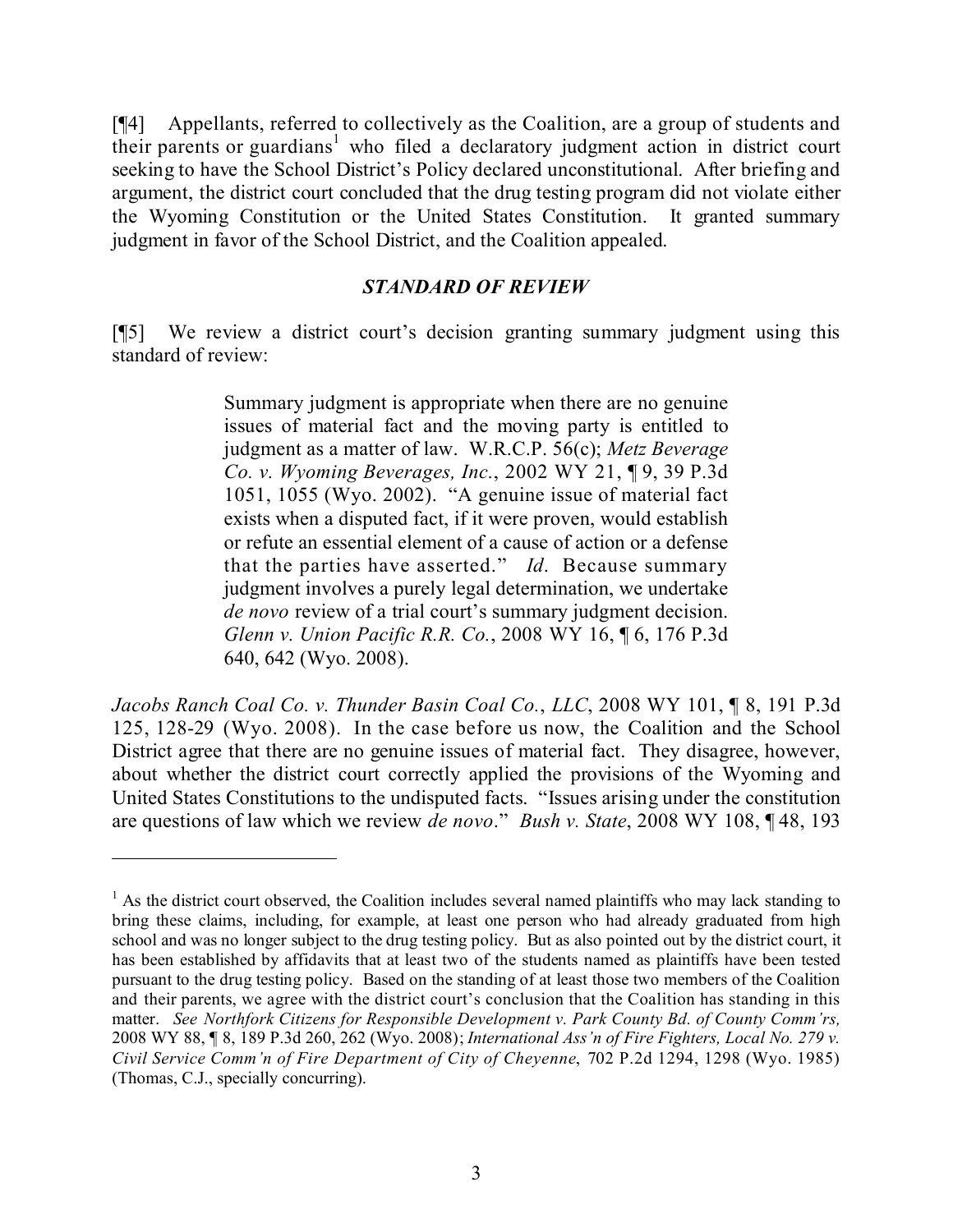P.3d 203, 214 (Wyo. 2008); *Wilkening v. State*, 2007 WY 187, ¶ 6, 172 P.3d 385, 386 (Wyo. 2007).

### *DISCUSSION*

### *Search and Seizure*

[¶6] The Fourth Amendment to the United States Constitution and Article 1, § 4 of the Wyoming Constitution prohibit unreasonable searches and seizures. *See Pena v. State*, 2004 WY 115, ¶ 29, 98 P.3d 857, 870 (Wyo. 2004). The parties agree, as do we, that the drug tests mandated by the Policy are searches for purposes of constitutional analysis. *See ALJ v. State*, 836 P.2d 307, 311 (Wyo. 1992) ("[T]he testing of urine is a search."); *Doles v. State*, 994 P.2d 315, 318 (Wyo. 1999) ("Obtaining a blood or saliva sample is a search and seizure implicating Fourth Amendment privacy rights."). Generally, the Coalition contends that the searches at issue here are unreasonable, and therefore unconstitutional.

[¶7] The Coalition concedes that the Policy does not violate the Fourth Amendment to the United States Constitution. It contends, however, that Article 1, § 4 of the Wyoming Constitution provides greater protections, under the facts of this case, than those afforded by the Fourth Amendment. In support of this contention, the Coalition relies heavily on *Vasquez v. State*, 990 P.2d 476 (Wyo. 1999) and *O'Boyle v. State*, 2005 WY 83, 117 P.3d 401 (Wyo. 2005). In *Vasquez*, we considered the United States Supreme Court's decision in *New York v. Belton*, 453 U.S. 454, 101 S.Ct. 2860, 69 L.Ed.2d 768 (1981), which established a rule "that when a police officer has made a lawful custodial arrest of the occupant of an automobile, he may, as a contemporaneous incident of that arrest, search the passenger compartment of that automobile." *Vasquez*, 990 P.2d at 480. Applying *Belton*, we concluded that the search of Mr. Vasquez's vehicle satisfied the Fourth Amendment to the United States Constitution. That did not end our analysis, however, because we also recognized that Article 1, § 4 of the Wyoming Constitution provided a separate and independent source of state constitutional rights. *Id*. at 486. We rejected the bright-line rule of *Belton*, and instead held that the Wyoming Constitution "requires a search be reasonable under all of the circumstances." *Id*. at 489. "Is this result a narrower application than Belton?" we asked. "We think so." *Id*.<sup>2</sup>

[¶8] In *O'Boyle*, we observed that, "[i]n the specific context presented in *Vasquez*, i.e. a

<sup>2</sup> The United States Supreme Court recently revisited *Belton* and abandoned its bright-line rule. It now holds that a law enforcement officer may search the passenger compartment of a vehicle incident to an arrest only if it is reasonable to believe that the arrested person can access the vehicle at the time of the search, or that evidence of the offense for which he was arrested might be found in the vehicle. *Arizona v. Gant*, \_\_\_ U.S. \_\_\_, \_\_\_, 129 S.Ct. 1710, 1719, 173 L.Ed.2d 485 (2009).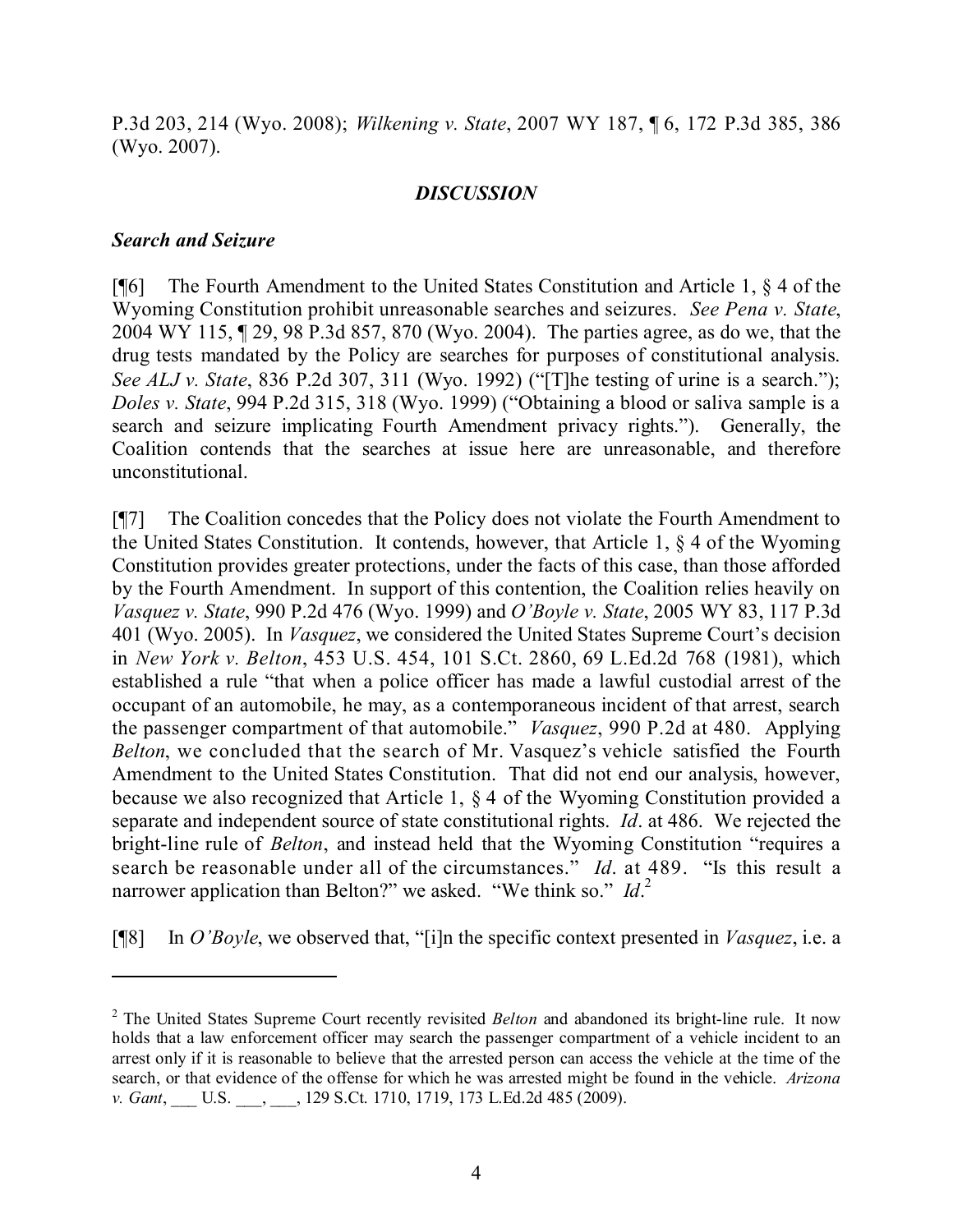vehicle search incident to an arrest, we said Wyoming's search and seizure provision provided greater protection than the federal provision" because the Wyoming Constitution "requires that searches and seizures be reasonable under all the circumstances." *Id*., ¶¶ 30-31, 117 P.3d at 410. We then extended the same "reasonable under all the circumstances" analysis to a traffic stop and detention, and concluded that Mr. O'Boyle's lengthy detention and "extensive questioning" were unreasonable under the circumstances, and therefore contrary to Article 1, § 4 of the Wyoming Constitution. *Id.*, **[32, 117 P.3d at 410-11.** 

[¶9] Both *Vasquez* and *O'Boyle* dealt with searches by police in the criminal law context. We have never before considered what limitations the Wyoming Constitution may place, in the context of an administrative search, on a school's testing of students for alcohol and drugs. This "is a matter of first impression in Wyoming, so we therefore look to other jurisdictions for guidance." *Hofstad v. Christie*, 2010 WY 134, ¶ 10, 240 P.3d 816, 819 (Wyo. 2010); *Taylor v. Schukei Family Trust*, 996 P.2d 13, 18 (Wyo. 2000); *Edwards v. Fogarty*, 962 P.2d 879, 882 (Wyo. 1998).

[¶10] In *Vernonia School Dist. 47J v. Acton*, 515 U.S. 646, 115 S.Ct. 2386, 132 L.Ed.2d 564 (1995), the United States Supreme Court rejected a Fourth Amendment challenge to a school district policy requiring drug testing for high school athletes. The Court declared that "the ultimate measure of the constitutionality of a governmental search is 'reasonableness.'" *Id*. at 652, 115 S.Ct. at 2390. To determine the reasonableness of these random, suspicionless searches, the Court applied a balancing test, weighing three factors: the nature of the privacy interest at issue, *id*. at 654, 115 S.Ct. at 2391; the character of the intrusion, *id*. at 658, 115 S.Ct. at 2393; and the nature of the governmental concern and the efficacy of the policy in addressing that concern. *Id*. at 660, 115 S.Ct. at 2394. The Court concluded that public school students have a lower expectation of privacy than citizens in general, and that the expectation of privacy is even lower for student athletes. It found the search relatively unobtrusive. It determined that the school had a legitimate interest in deterring drug use, and noted that the school had presented evidence of a serious drug problem in the school, particularly among the student athletes. The drug testing program was considered an efficacious way to address the problem because it was aimed directly at the student athletes who were a major part of the problem.

[¶11] Seven years later, the Court decided *Board of Education of Independent School Dist. No. 92 of Pottawatomie County v. Earls*, 536 U.S. 822, 122 S.Ct. 2559, 153 L.Ed.2d 735 (2002), again applying the basic standard of "reasonableness." This drug testing policy was not targeted at a specific group of problematical students with documented drug problems. Rather, like the Policy before us now, it subjected all students involved in extracurricular activities to random, suspicionless testing for drugs. The Court stated that all participants in extracurricular activities had a diminished expectation of privacy, and that the intrusion on that privacy was not significant. The Court concluded that the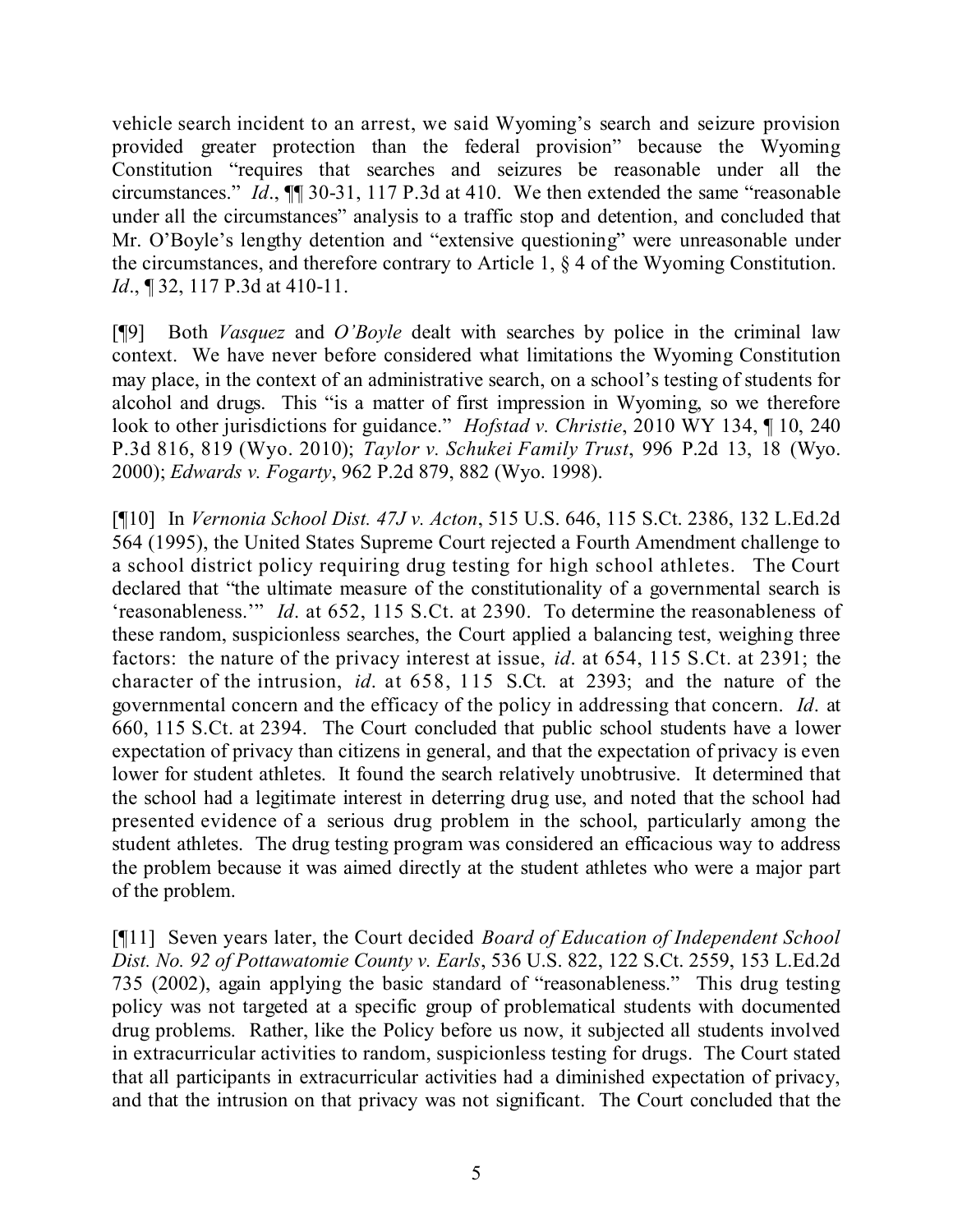school's interest in deterring drug use prevailed over the insignificant intrusion on privacy, and thus rejected the constitutional challenge to the drug testing policy.

[¶12] In addition to *Vernonia* and *Earls*, we have reviewed decisions from several state courts. The majority of such cases have applied some version of the reasonableness test, and concluded that random, suspicionless drug testing of students involved in extracurricular activities did not violate the provisions of their respective state constitutions. In *Joye v. Hunterdon Central Regional High School Board of Education*, 176 N.J. 568, 618-19, 826 A.2d 624, 655 (2003), the New Jersey Supreme Court gave detailed consideration to both federal and New Jersey precedent, and concluded that "there is room in our State's constitution for school officials to attempt to rid Hunterdon Central of illegal drugs and alcohol in the manner sought here." In *Linke v. Northwestern School Corp*., 763 N.E.2d 972, 985 (Ind. 2002), the Indiana Supreme Court ruled that its state constitution "does not forbid schools from taking reasonable measures to deter drug abuse on their campuses but they must do so with due regard for the rights of students." It held that a drug testing policy similar to the one before us now did not violate the rights of the students. *See also Marble Falls Independent School Dist. v. Shell*, 2003 Tex. App. LEXIS 2845 (2003); *Weber v. Oakridge School Dist. 76*, 184 Ore. App. 415, 56 P.3d 504 (2002) (drug testing for student athletes); *State v. Jones*, 666 N.W.2d 142 (Iowa 2003) (random, suspicionless searches of student lockers).

[¶13] The Coalition cites *York v. Wahkiakum School Dist. No. 200*, 163 Wn.2d 297, 316, 178 P.3d 995, 1006 (2008), in which the Washington Supreme Court concluded that random, suspicionless testing of student athletes violated their rights under Article I, § 7 of the Washington Constitution. Article I, § 7 of the Washington Constitution provides that "[n]o person shall be disturbed in his private affairs, or his home invaded, without authority of law." *Id.* at 299 n.1, 178 P.3d at 997 n.1. The Washington Supreme Court acknowledged that this language differs markedly from the Fourth Amendment to the United States Constitution, which states:

> The right of the people to be secure in their persons, houses, papers, and effects, against unreasonable searches and seizures, shall not be violated, and no Warrants shall issue, but upon probable cause, supported by Oath or affirmation, and particularly describing the place to be searched, and the persons or things to be seized.

The court noted that, under the Fourth Amendment to the United States Constitution, "the ultimate measure of the constitutionality of a governmental search is 'reasonableness,'" *id*. at 305-06, 178 P.3d at 1001, citing *Vernonia*, 515 U.S. at 652, 115 S.Ct. at 2390. In contrast, analysis under the Washington Constitution "hinges on whether a search has 'authority of law' – in other words, a warrant." *York*, 163 Wn.2d at 306, 178 P.3d at 1001. The Washington Supreme Court declined to follow the United States Supreme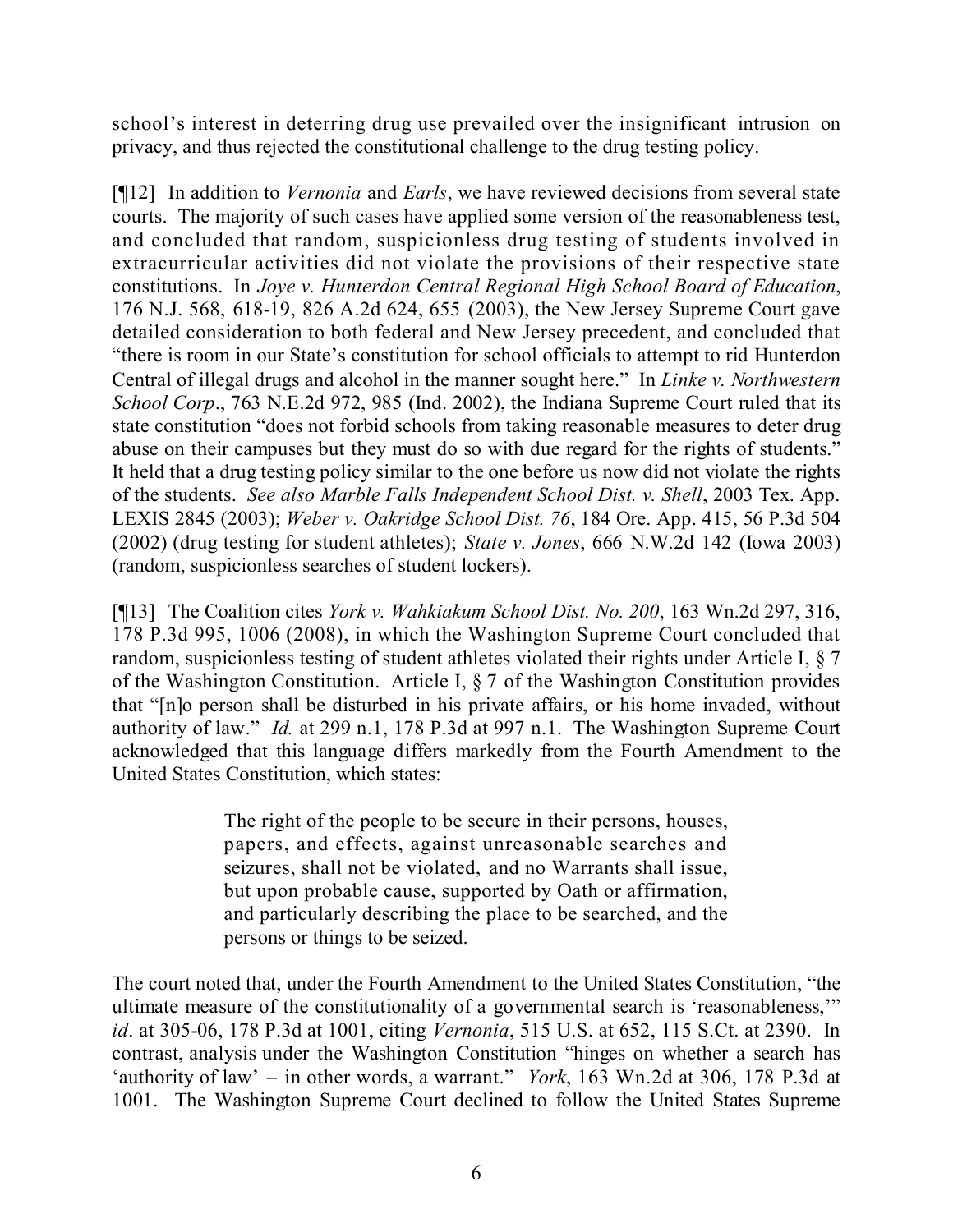Court's analysis as reflected in *Earls*, and instead decided that, under "our article I, section 7 jurisprudence," the Court could not "countenance random searches of public school student athletes." *Id*. at 316, 178 P.3d at 1006.

[¶14] Article 1, § 4 of the Wyoming Constitution is much more similar to the language of the Fourth Amendment to the United States Constitution. Our state constitution reads as follows:

> The right of the people to be secure in their persons, houses, papers and effects against unreasonable searches and seizures shall not be violated, and no warrant shall issue but upon probable cause, supported by affidavit, particularly describing the place to be searched or the person or thing to be seized.

Given the significant difference between the text of Article I, § 7 of the Washington Constitution and the language of Article 1, § 4 of the Wyoming Constitution, *York* provides little guidance in resolving the issue before us.

[¶15] The Coalition also claims that "the Pennsylvania Supreme Court struck down a drug testing policy as violative of the Pennsylvania Constitution," citing *Theodore v. Delaware Valley School Dist.*, 575 Pa. 321, 836 A.2d 76 (2003). This claim is inaccurate. The Pennsylvania Court did not say that a policy of random, suspicionless drug testing of students violated the Pennsylvania Constitution. Rather, it ruled that "such a search policy will pass constitutional scrutiny only if the [School] District makes some actual showing of the specific need for the policy and an explanation of its basis for believing that the policy would address that need." *Id*. at 348, 836 A.2d at 92. The trial court had dismissed the case on "preliminary objections in the nature of a demurrer," based solely on the pleadings and before either party had presented any evidence. *Id*. at 329, 836 A.2d at 80. Accordingly, the school district had "offered no reason to believe that a drug problem actually exists in its schools, much less that the means chosen to address any latent drug problem would actually tend to address that problem." *Id*. at 347, 836 A.2d at 91. The case was returned to the trial court to allow the parties the opportunity to present their evidence, and the Pennsylvania Court observed:

> It may be that, upon the trial of the matter, the [School] District can produce evidence of an existing drug problem as well as the success and/or failure of other means adopted to eradicate the problem, along the lines of that which ultimately convinced a majority of the New Jersey Supreme Court [in *Joye*, 176 N.J. 568, 826 A.2d 624].

*Id.* at 352, 836 A.2d at 94.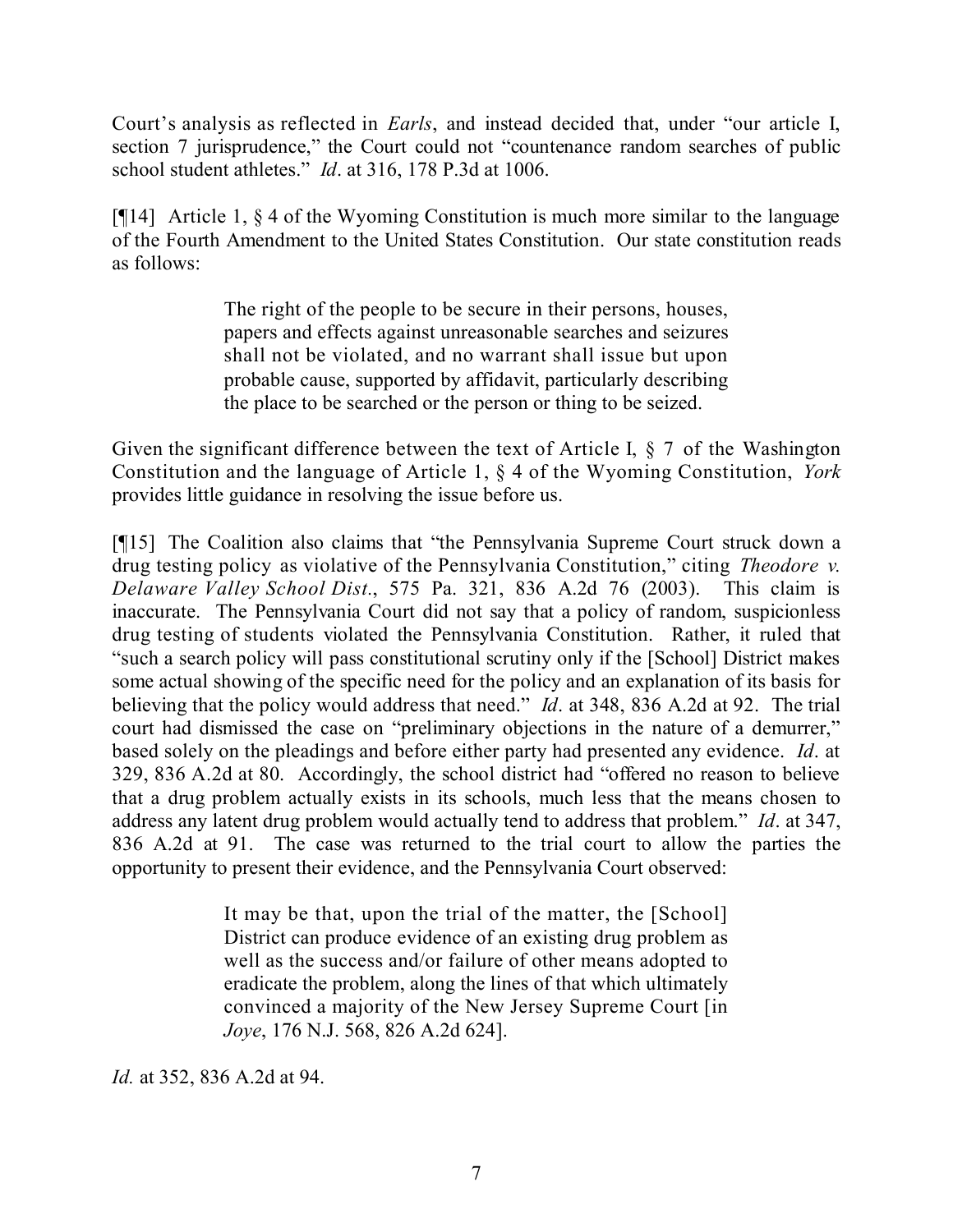[¶16] Although the Pennsylvania Supreme Court was critical of certain aspects of the United States Supreme Court's decision in *Earls,* it agreed that the basic test of the constitutionality of a search under the Pennsylvania Constitution is the "reasonableness" of that search. *Theodore*, 575 Pa. at 342, 836 A.2d at 88. This statement reflects a broad theme running through all such cases. The United States Supreme Court declared in *Vernonia* that, "[a]s the text of the Fourth Amendment indicates, the ultimate measure of the constitutionality of a governmental search is 'reasonableness.'" 515 U.S. at 652, 115 S.Ct. at 2390. In *Earls*, it characterized reasonableness as "the touchstone of the constitutionality of a governmental search." 536 U.S. at 828, 122 S.Ct. at 2564. The New Jersey Supreme Court in *Joye* stated that "the legality of a search of a student should depend simply on the reasonableness, under all the circumstances, of the search." 176 N.J. at 592, 826 A.2d at 639, quoting *New Jersey v. T.L.O.*, 469 U.S. 325, 341, 105 S.Ct. 733, 742, 83 L.Ed.2d 720 (1985). And in *Linke*, the Indiana Supreme Court explained that "the measure of whether a government search violated Section 11 [of the Indiana Constitution] is whether the process is 'reasonable.'" 763 N.E.2d at 977.

[¶17] This unifying theme is consistent with our decisions in *Vasquez* and *O'Boyle*, where we stated that Article 1, § 4 of the Wyoming Constitution requires that searches be "reasonable under all of the circumstances." *Vasquez*, 990 P.2d at 489; *O'Boyle*, ¶ 32, 117 P.3d at 410. Based on this precedent, and having considered guidance from other jurisdictions, we will apply this same "reasonable under all of the circumstances" standard to determine whether searches undertaken pursuant to the School District's Policy violate Article 1, § 4 of the Wyoming Constitution.

[¶18] Another common feature of the cases upholding the constitutionality of such searches is the list of factors considered to determine reasonableness. In *Vernonia*, these factors were stated as: (1) "the nature of the privacy interest upon which the search here at issue intrudes," 515 U.S. at 654, 115 S.Ct. at 2391; (2) "the character of the intrusion that is complained of," *Id*. at 658, 115 S.Ct. at 2393; and (3) "the nature and immediacy of the governmental concern at issue here, and the efficacy of this means for meeting it." *Id.* at 660, 115 S.Ct. at 2394. The same three factors, in only slightly different words, were also considered in *Earls*, 536 U.S. at 830-34, 122 S.Ct. at 2565-67; in *Joye*, 176 N.J. at 584-85, 826 A.2d at 633-34; in *Linke*, 763 N.E.2d at 979; and in *Theodore*, 575 Pa. at 341-42, 836 A.2d at 88.

[¶19] This list of factors is also consistent with Wyoming precedent. We have explained that the reasonableness of a search

> is not capable of precise definition or any mechanical application. Each case requires a weighing of the need for the particular search in the public interest against the invasion of the personal rights that the search calls for. Courts must probe the scope of the particular intrusion, the manner in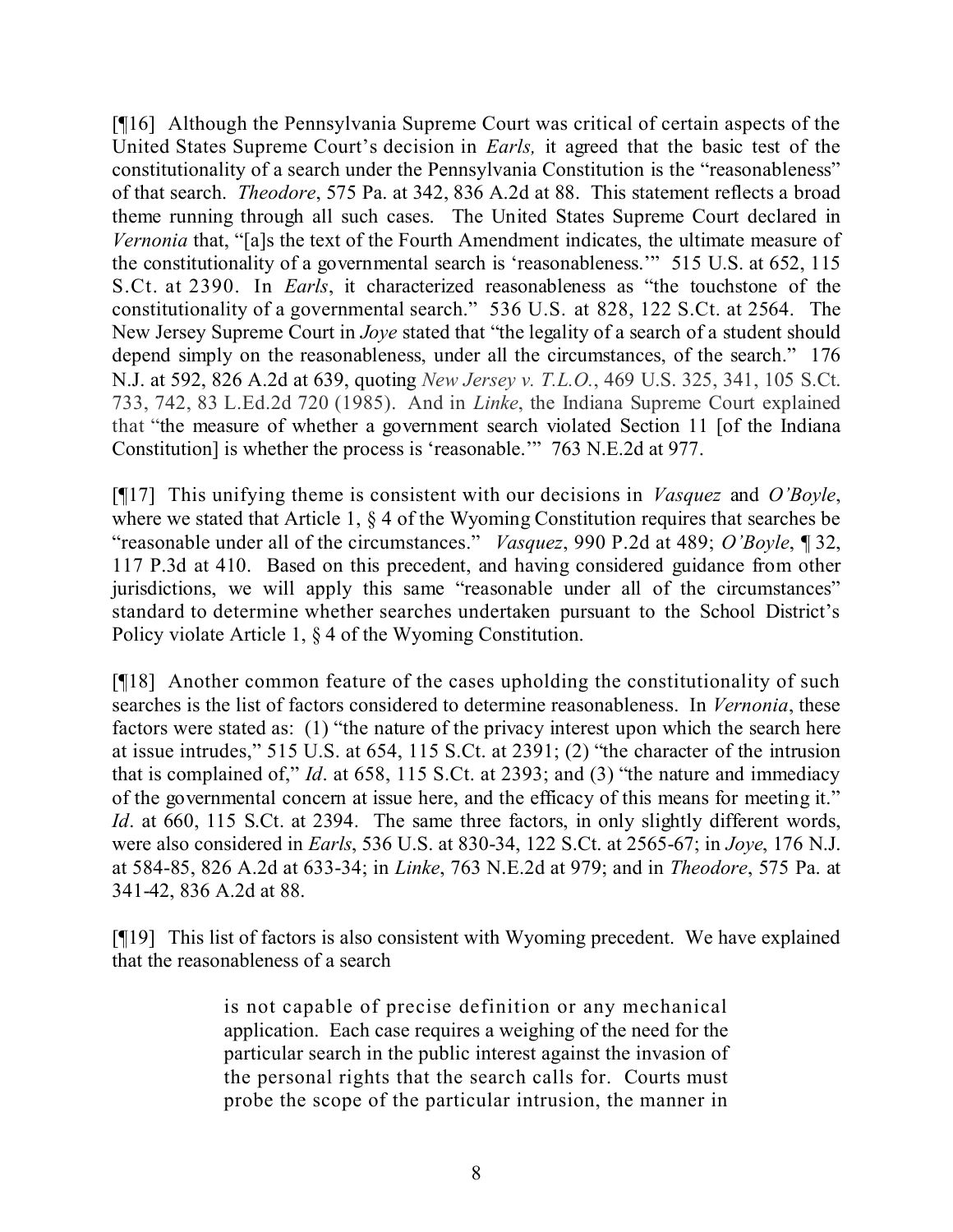which it is carried on, the justification for its initiation, and the place in which it is conducted.

*Jessee v. State*, 640 P.2d 56, 61 (Wyo. 1982), *overruled on other grounds by Jones v. State*, 902 P.2d 686, 692 (Wyo. 1995). Again, based on our precedent and guidance from other jurisdictions, we will determine the reasonableness of searches under the School District's Policy by weighing three factors: (1) the nature of the personal privacy rights that the Coalition claims are infringed by the Policy; (2) the scope and manner of the alleged intrusion on the students' rights; and (3) the nature of the public interest and the efficacy of the means chosen to further that interest.

[¶20] The Coalition asserts that a "child, merely on account of his minority, is not beyond the protection of the Constitution," citing as authority *ALJ*, 836 P.2d at 315 (Urbigkit, C.J., concurring in part and dissenting in part). We agree, and indeed, have previously acknowledged that students do not "shed their constitutional rights" at the schoolhouse gate. *Board of Trustees v. Spiegel*, 549 P.2d 1161, 1175 (Wyo. 1976), quoting *Tinker v. Des Moines Independent Community School Dist.*, 393 U.S. 503, 506, 89 S.Ct. 733, 736, 21 L.Ed.2d 731 (1969). In *ALJ*, however, we also recognized that what is "reasonable under all of the circumstances" is different in different circumstances.

[¶21] In *ALJ*, a minor was adjudicated delinquent and placed on probation. *ALJ*, 836 P.2d at 309. In his appeal, the minor claimed that the probation condition requiring him to submit to random urine testing for alcohol violated his right to be free from unreasonable searches and seizures under both the Fourth Amendment to the United States Constitution and Article 1, § 4 of the Wyoming Constitution. He pointed out that, in *Pena v. State*, 792 P.2d 1352 (Wyo. 1990), we held that "a parole officer, before he makes a search, must still have a 'reasonable suspicion' that the parolee committed a parole violation." *ALJ*, 836 P.2d at 311. Claiming the same constitutional rights, the minor in *ALJ* contended that he could not be forced to submit to random urinalysis absent reasonable suspicion that he had used alcohol.

[¶22] We agreed that urinalysis is a search for constitutional purposes, and that constitutional rights apply to juveniles. We said, however, that constitutional protections against unreasonable searches and seizures may apply differently to minors than to adults. *Id*. We recognized that, pursuant to Wyoming's Juvenile Justice Act, Wyo. Stat. § 14-6-229, a judge imposing probation on a minor

> must do what is best suited for the public safety, the preservation of families, and the physical, mental, and moral welfare of the child. . . . To fulfill this mandate and to address the rehabilitative needs of juveniles, the court must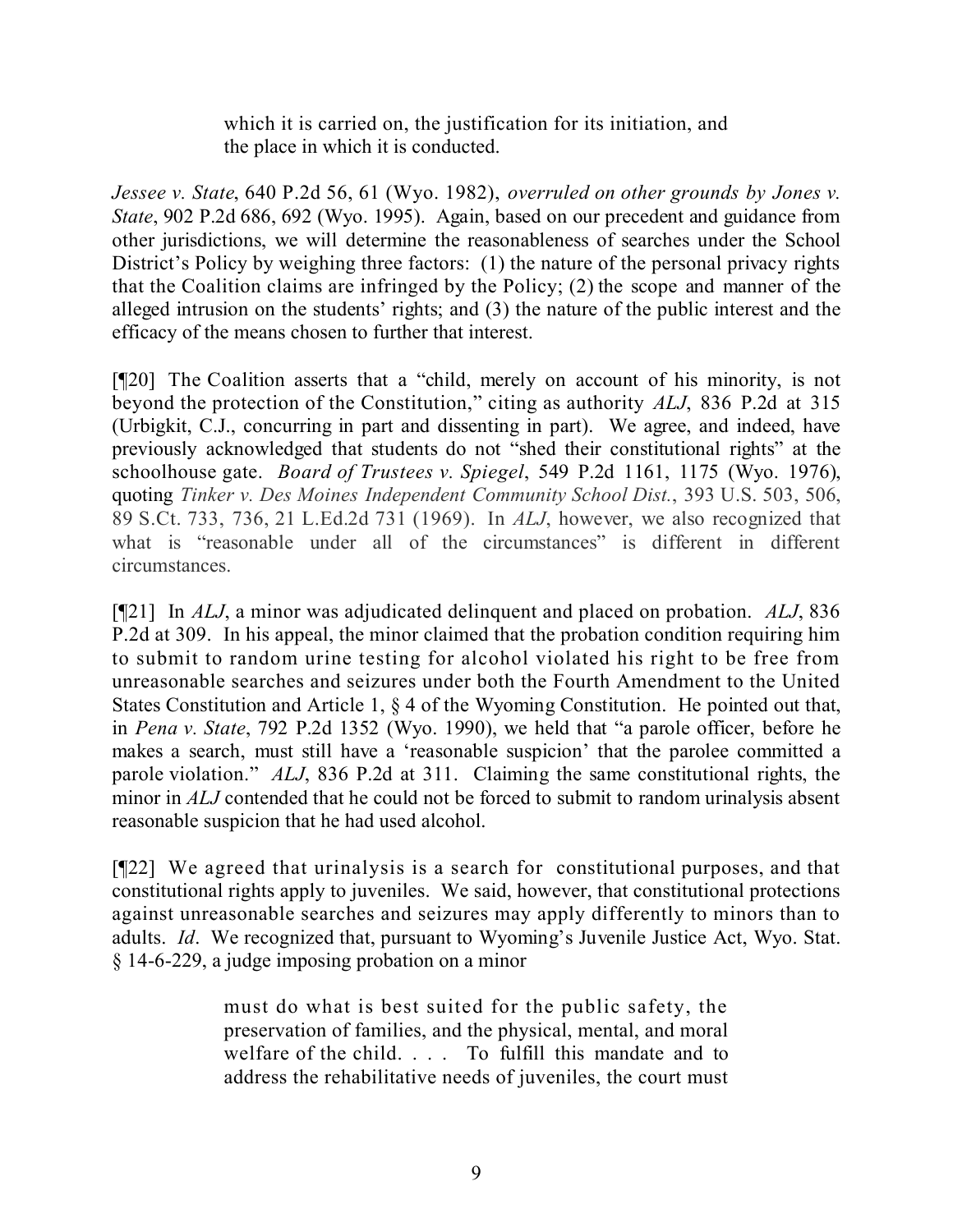### have flexibility when it is formulating the probation conditions.

*ALJ*, 836 P.2d at 311. Based on this need for flexibility, we determined that it was "within the court's discretion to allow a probation officer to search a juvenile without reasonably suspecting that a probation violation exists." *Id*. Thus, we held that a minor probationer could be subject to random, suspicionless testing for alcohol, even though an adult probationer could not be searched without reasonable suspicion.

[¶23] The analysis in *ALJ* applies to the case before us now. We recognize that public school students in Wyoming are protected from unreasonable searches and seizures by Article 1, § 4 of the Wyoming Constitution, but we also acknowledge that what is reasonable under all of the circumstances must be determined in light of factors such as the age of the students and the school environment. Wyoming school districts have a "compelling interest" in providing for the safety and welfare of their students. *RM v. Washakie County School Dist. No. 1*, 2004 WY 162, ¶ 16, 102 P.3d 868, 873 (Wyo. 2004). Indeed, we have expressed "little doubt that the safety and welfare of students in the state are of utmost importance." *Id*. In order to maintain safety and welfare, schools are afforded the flexibility to impose rules on students that might be inappropriate for adults. As the United States Supreme Court observed, a school's role "is custodial and tutelary, permitting a degree of supervision and control that could not be exercised over free adults." *Vernonia*, 515 U.S. at 655, 115 S.Ct. at 2392. Because of the degree of supervision and control a school commonly exercises over its students, "students generally have diminished privacy expectations born of the government's duty to maintain safety, order, and discipline in the schools." *Joye*, 176 N.J. at 597, 826 A.2d at 642.

[¶24] The School District further points out that students participating in extracurricular activities are subject to rules and requirements not applicable to students in general. As set forth in the School District's Student Activity Code of Conduct: "Students who volunteer to participate in the Goshen County School District No. 1 extracurricular activities programs do so with the understanding that they must observe some regulations that are more restrictive than those relating to the general student community." These regulations vary according to the particular activity, but include requirements for medical releases and physical exams, academic standards, attendance rules, and compliance with specific rules pertaining to tobacco, alcohol, controlled substances, and offensive conduct. Because students who participate in extracurricular activities are already regulated more strictly, their reasonable expectations of privacy are even more limited than those of the general student population. *See Linke*, 763 N.E.2d at 981; *Earls*, 536 U.S. at 832, 122 S.Ct. at 2566. Accordingly, we conclude that the legitimate expectations of privacy are reduced for those students subject to drug testing under the School District's Policy.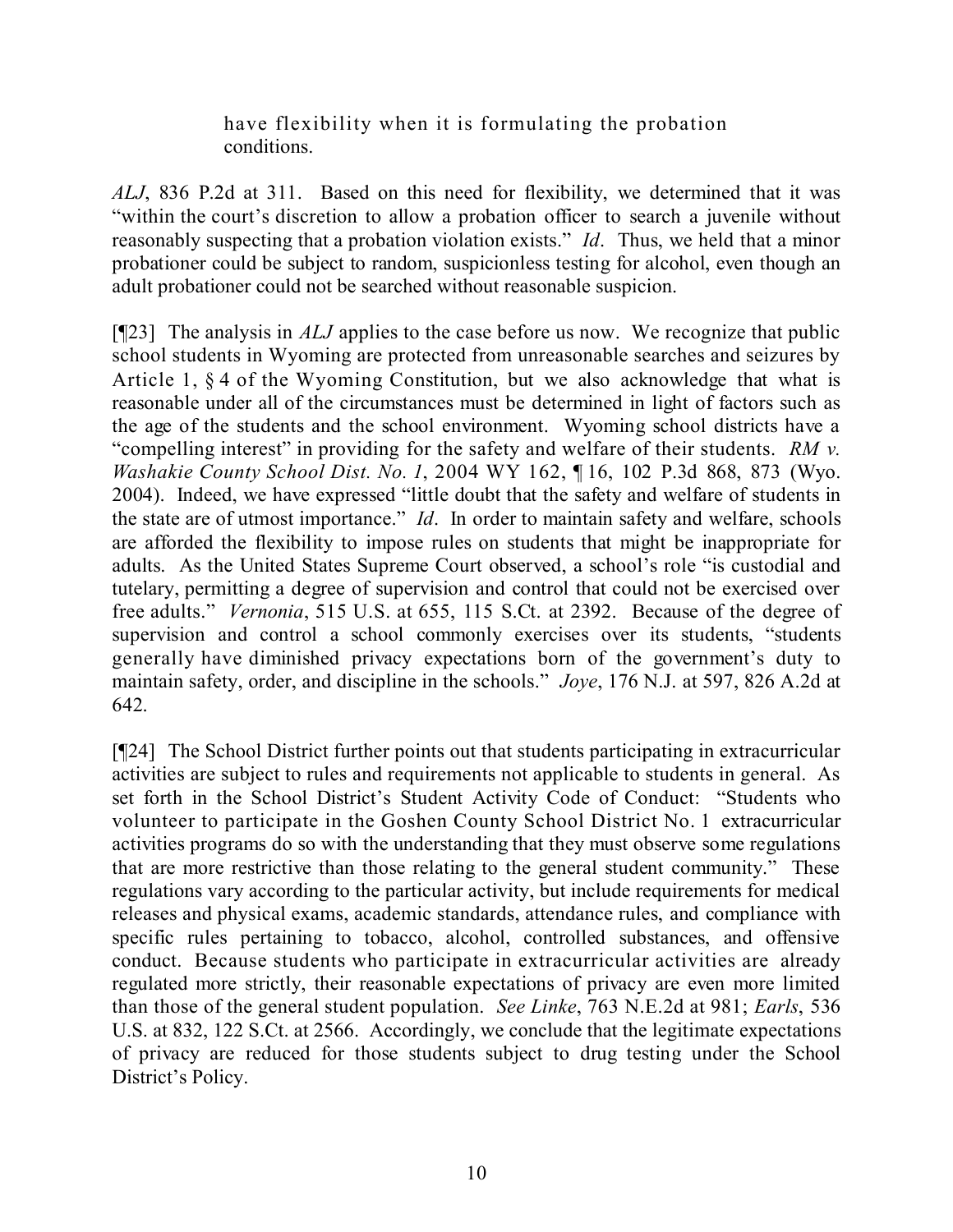[¶25] The School District's Policy specifies that students participating in extracurricular activities must consent to testing, chiefly through urinalysis, for drugs and alcohol. The Coalition correctly contends that urination is a bodily function traditionally shielded by privacy. *See Earls*, 536 U.S. at 832, 122 S.Ct. at 2566. However, the degree to which the School District's Policy intrudes on the students' privacy depends largely upon the details of how the urine samples are collected. *Id*.

[¶26] Under the School District's Policy, students to be tested are randomly selected by an independent testing company. Selected students are sent individually into a restroom to produce a sample. Each student enters the restroom alone, and remains unobserved while producing a sample. Direct observation of the students is not necessary, as tampering with the samples is prevented by measures such as rendering water faucets inoperable and placing dye in the water in the toilets. When a student exits the restroom, the sample is handed to a testing company employee, who splits the sample in two and marks them while the student observes. The student then returns to class.

[¶27] The School District's Policy is less intrusive than the one upheld by the United States Supreme Court in *Vernonia*, where male students were required to

> produce samples at a urinal along a wall. They remain fully clothed and are only observed from behind, if at all. Female students produce samples in an enclosed stall, with a female monitor standing outside listening only for sounds of tampering. These conditions are nearly identical to those typically encountered in public restrooms, which men, women, and especially school children use daily. Under such conditions, the privacy interests compromised by the process of obtaining the urine sample are in our view negligible.

*Vernonia*, 515 U.S. at 658, 115 S.Ct. at 2393. In contrast, under the School District's Policy, each student is alone in the restroom while producing a sample. No one watches or listens, and monitors remain not just outside of the stall, but out of the restroom entirely.

[¶28] We also note, briefly, that the School District's policy is less intrusive than the one accepted by the United States Supreme Court in *Earls*, where a monitor waited outside the bathroom stall and listened "for the normal sounds of urination in order to guard against tampered specimens." 536 U.S. at 832, 122 S.Ct. at 2566. In protecting students' privacy, the School District's Policy is more like the one considered by the Indiana Supreme Court in *Linke*, where students went into "a private room and [were] allowed to close the door." 763 N.E.2d at 982. It is quite similar to the policy considered by the New Jersey Supreme Court in *Joye*, where students produced specimen samples "in closed-door restrooms without being observed directly by adult monitors." 176 N.J. at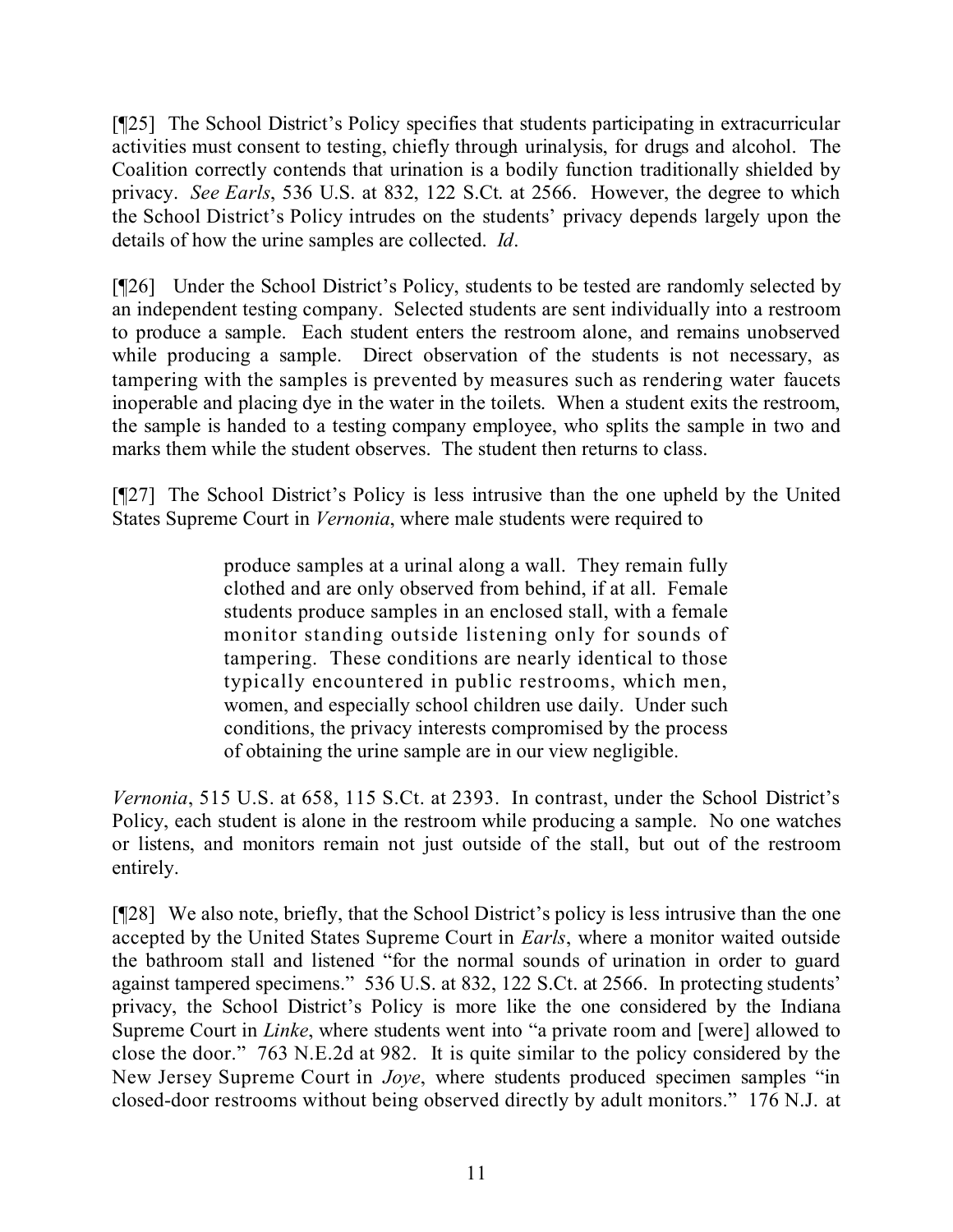599, 826 A.2d at 643.

[¶29] In the case before us now, the record includes evidence about the practices actually employed under the School District's Policy. Two students who were tested provided affidavits detailing their experiences.<sup>3</sup> The affiants said they felt embarrassed because monitoring personnel and the other students being tested could see them enter and exit the restroom. We do not find this to be an undue intrusion on the students' legitimate expectations of privacy, because students are commonly observed by others when entering or exiting school restrooms. The affiants also expressed discomfort at having to handle the sample bottles, and concern that they could not wash their hands because the faucets were turned off to prevent tampering with the samples. We note, however, that the students were allowed to wash their hands in another restroom before returning to class.

[¶30] We recognize that some individuals may be "seriously embarrassed by the need to provide a urine sample," while other individuals may find it "no more intrusive than a routine medical examination." *Earls*, 536 U.S. at 841, 122 S.Ct. at 2571 (Breyer, J., concurring). The School Board has implemented a number of measures clearly intended to reduce the intrusiveness of sampling under its Policy, and meant to preserve the students' privacy rights as much as possible under the circumstances. As we weigh this factor, we cannot conclude that the School District's Policy results in an undue intrusion into the students' privacy.

[¶31] There are additional measures taken under the School District's Policy to help preserve privacy. Testing is done for only a specified list of substances: alcohol, marijuana, cocaine, amphetamines, barbiturates, methadone, opiates, benzodiazepines (metabolites of Valium), and propoxyphene (metabolites of Darvon). Other information about, for example, any prescription medications a student might be taking, or other information about a student's health, is beyond the scope of testing under the School District's Policy. The results of testing under the School District's Policy serve only limited purposes. A student who tests positive may be suspended from extracurricular activities and required to participate in counseling and treatment programs. However, positive test results have no academic consequences, and do not lead to school discipline. Records of the testing are kept separately from the students' academic records, are held in confidence, and are destroyed when the student graduates. Records of the testing are turned over to law enforcement officials only by court order.

[¶32] Similar factors in *Earls* led the United States Supreme Court to conclude that,

 $3$  The district court placed these affidavits under seal to protect the minor affiants. Sharing the district court's concern about protecting the identities of these students, we will discuss these affidavits only in broad terms.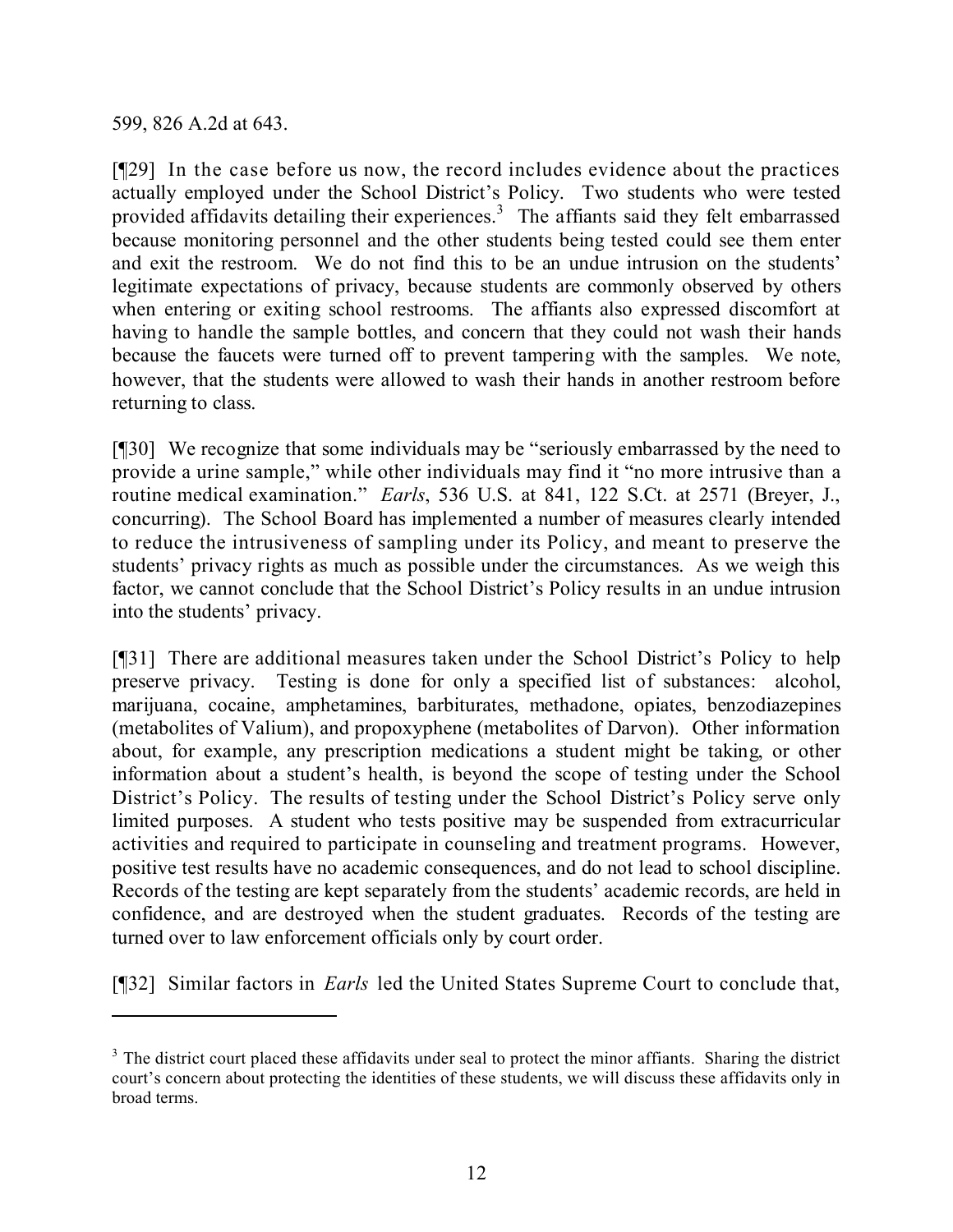"given the minimally intrusive nature of the sample collection and the limited uses to which the test results are put, we conclude that the invasion of students' privacy is not significant." *Id*. at 834, 122 S.Ct. at 2567. Similar factors also led the New Jersey Supreme Court to conclude that "the school's test policy limits the intrusion on the students' privacy interests and protects their personal dignity to the extent possible under the circumstances." *Joye*, 176 N.J. at 600, 826 A.2d at 644. We reach the same conclusion.

[¶33] As noted earlier, we have recognized that a school district has a "compelling interest" in providing for the safety and welfare of its students. *RM*, ¶ 16, 102 P.3d at 873. The School District's Policy requiring drug and alcohol testing for students who participate in extracurricular activities is intended to further its interest in maintaining the health and safety of its students. The facts of record indicate that the School District's Policy was prompted by survey results indicating that drug and alcohol use is relatively prevalent and widespread among students in Goshen County schools. Courts appear unanimous in identifying drug and alcohol use by students as a serious threat to their health, safety, and welfare. "School years are the time when the physical, psychological, and addictive effects of drugs are most severe," and "of course the effects of a druginfested school are visited not just upon the users, but upon the entire student body and faculty." *Vernonia*, 515 U.S. at 661-62, 115 S.Ct. at 2395. Based on the School District's compelling interest in providing for the health and safety of its students, and because drug and alcohol use presents a threat to students' health and safety, we agree with the Supreme Court of Indiana that "[d]eterring drug abuse by children in school is an important and legitimate concern for our schools." *Linke*, 763 N.E. 2d at 983.

[¶34] As we turn to examine the efficacy of the means chosen by the School District to address that concern, it is important to note what it is that the School District must show. The Coalition appears to contend that the School District must prove that its Policy will achieve a specific level of success. We do not agree. Under such a stringent test, the School District would be limited to implementing only programs that have already been tried and proven. We do not think the Wyoming Constitution should preclude the School District from trying more innovative methods of deterring drug use. As the Supreme Court of Indiana observed, when the school district identified a drug problem among its students, it had "an interest in *experimenting* with methods to deter drug use." *Linke*, 763 N.E.2d at 984 (emphasis added).

[¶35] The proper test can be gleaned from the cases we have already discussed. The New Jersey Supreme Court explained that:

> Reasonableness in this context does not require that the Board possess irrefutable proof verifying the efficacy of random drug and alcohol testing in reducing substance abuse among students. Rather, it is enough that the Board believed that its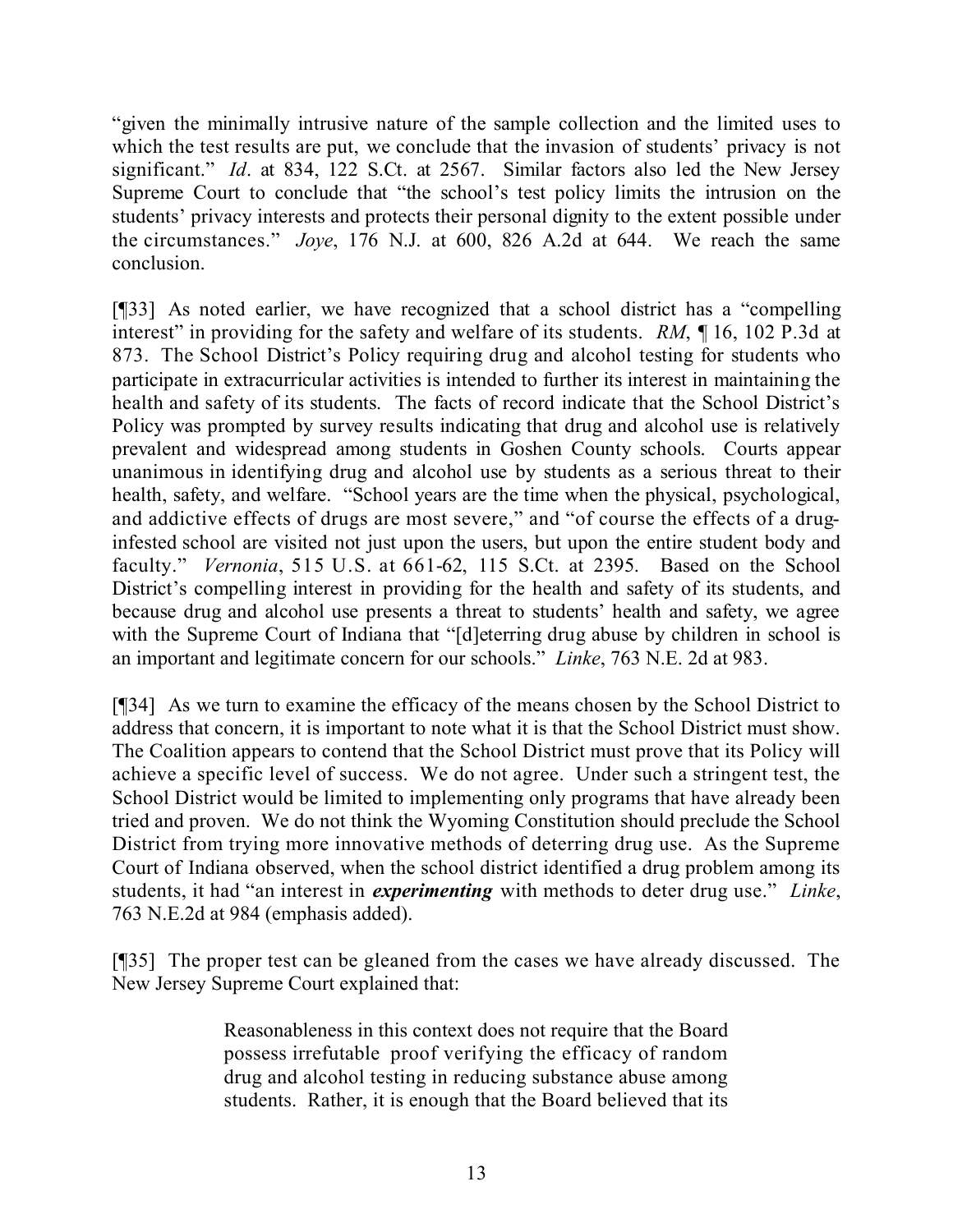program would have some measurable effect in attaining the Board's objectives.

*Joye*, 176 N.J. at 603, 826 A.2d at 646. Similarly, the Pennsylvania Supreme Court said that the school would be required to make "some actual showing of the specific need for the policy and an explanation of its basis for believing that the policy would address that need." *Theodore*, 575 Pa. at 348, 836 A.2d at 92. In short, in the case before us, the School District was not required to prove that the policy will achieve a specific level of success. Rather, it is sufficient if the School District establishes that there is a rational connection between the Policy chosen and the problem identified.

[¶36] In this case, the School District has provided a factual basis to support its concerns regarding drug and alcohol usage by students in the district. As discussed previously, surveys identified relatively prevalent and widespread drug and alcohol use among students in Goshen County schools. This problem may not seem as serious as the one in *Vernonia*, where the United States Supreme Court quoted this description from the district court:

> The administration was at its wits end and . . . a large segment of the student body, particularly those involved in interscholastic athletics, was in a state of rebellion. Disciplinary actions had reached "epidemic proportions." The coincidence of an almost three-fold increase in classroom disruptions and disciplinary reports along with the staff's direct observations of students using drugs or glamorizing drug and alcohol use led the administration to the inescapable conclusion that the rebellion was being fueled by alcohol and drug abuse as well as the student[s'] misperceptions about the drug culture.

*Vernonia*, 515 U.S. at 649, 115 S.Ct. at 2389. On the other hand, the survey evidence presented by the School District provides more concrete evidence of a problem than the largely anecdotal evidence in *Earls*, which the United States Supreme Court summarized as follows:

> Teachers testified that they had seen students who appeared to be under the influence of drugs and that they had heard students speaking openly about using drugs. . . . A drug dog found marijuana cigarettes near the school parking lot. Police officers once found drugs or drug paraphernalia in a car driven by a Future Farmers of America member. And the school board president reported that people in the community were calling the board to discuss the "drug situation."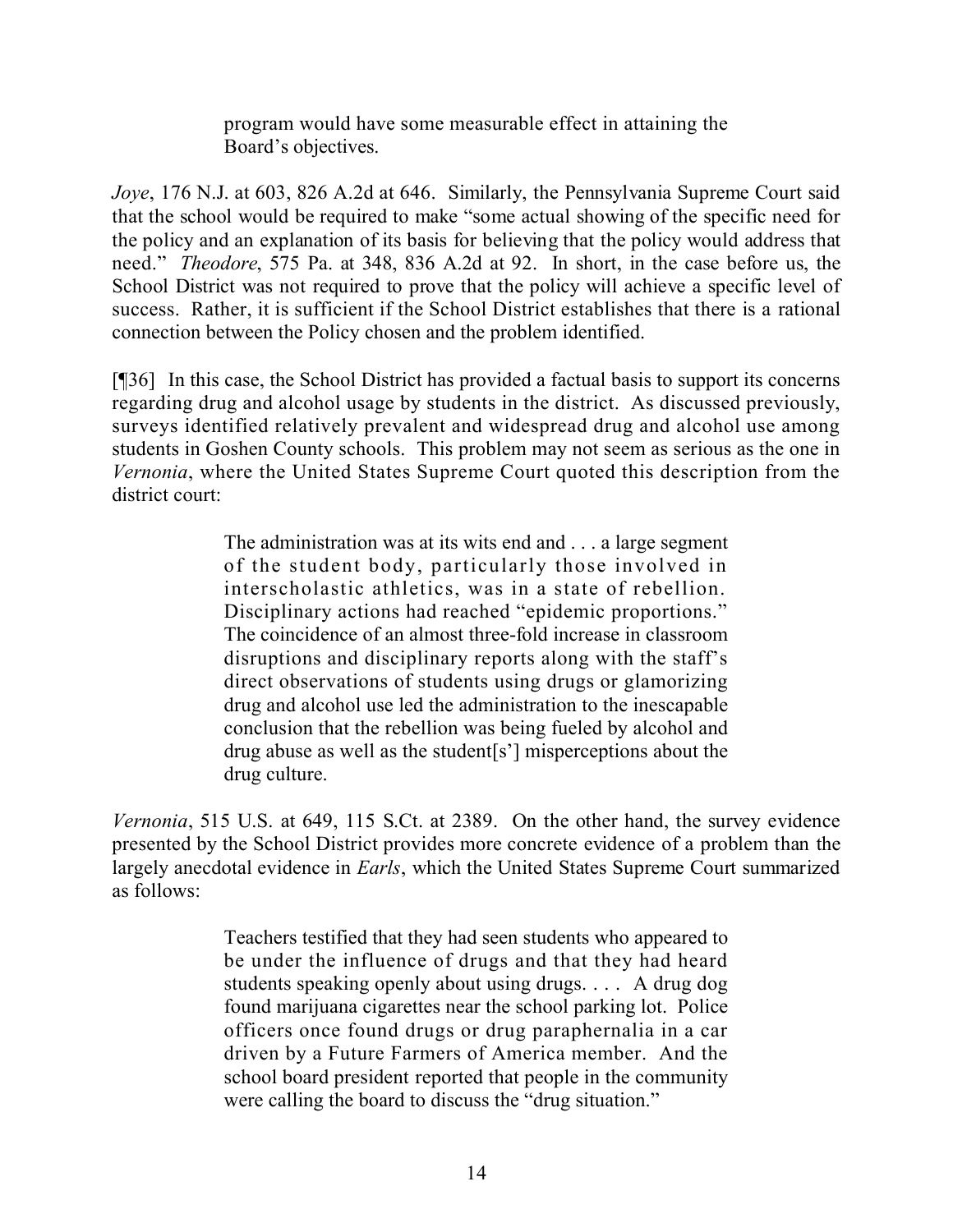*Earls*, 536 U.S. at 834-35, 122 S.Ct. at 2567.

[¶37] In the case before us now, the School District relies on information gathered by surveys to document drug and alcohol problems. This evidence is comparable to that in *Joye*, where survey results showed, for example, that "over thirty-three percent of Hunterdon Central's students between grades ten and twelve had used marijuana within the preceding twelve-month period," and that "thirteen percent of seniors had tried cocaine." 176 N.J. at 575-76, 826 A.2d at 628. "As for alcohol, the study indicate[d] that over forty percent of students between grades ten and twelve had 'been drunk' within the twelve-month period prior to the survey, and over eighty-five percent of all students had tried alcohol." *Id.* at 576, 826 A.2d at 628. The evidence in the case before us is also comparable to that in *Linke*, although survey results in that case were rendered more compelling by the "recent death" of a student from an overdose of drugs. *Linke*, 763 N.E.2d at 975.

[¶38] Thus, the evidence presented by the School District indicates a drug problem somewhere in the spectrum among *Vernonia*, *Linke*, *Joye*, and *Earls*. It is up to the School District to determine whether the problem is serious enough to require action. School districts in Wyoming have "wide discretion in the management of the district's affairs," and this Court "will not interfere with an honest exercise of discretion by public boards or officers." *Hyatt v. Big Horn School Dist. No. 4*, 636 P.2d 525, 529 (Wyo. 1981). In this case, the School District decided that there is a drug problem among its students, and it has presented evidence to support that belief. Like the United States Supreme Court, we "cannot articulate a threshold level of drug use that would suffice to justify a drug testing program for schoolchildren," and "we refuse to fashion what would in effect be a constitutional quantum of drug use necessary to show a 'drug problem.'" *Earls*, 536 U.S. at 836, 122 S.Ct. at 2568. As in *Earls*, the "School District has provided sufficient evidence to shore up the need for its drug testing program." *Id*. at 835, 122 S.Ct. at 2568.

[¶39] The real difficulty in this case surrounds the efficacy of the School District's chosen means of addressing the problem it has identified. The School District has chosen to require drug and alcohol testing for all students involved in extracurricular activities. Like the dissenters in *Earls*, we are troubled that the School District's Policy targets students who may be perceived as "least likely to be at risk from illicit drugs and their damaging effects." *Earls*, 536 U.S. at 843, 122 S.Ct. at 2572 (Ginsburg, J., dissenting). To explain the nature of this concern, it is helpful to consider important differences between *Vernonia* and *Earls*.

[¶40] In *Vernonia*, the school district did not require testing for all students, or for all students involved in extracurricular activities. Rather, its drug testing policy applied only to students involved in interscholastic athletics. The United States Supreme Court upheld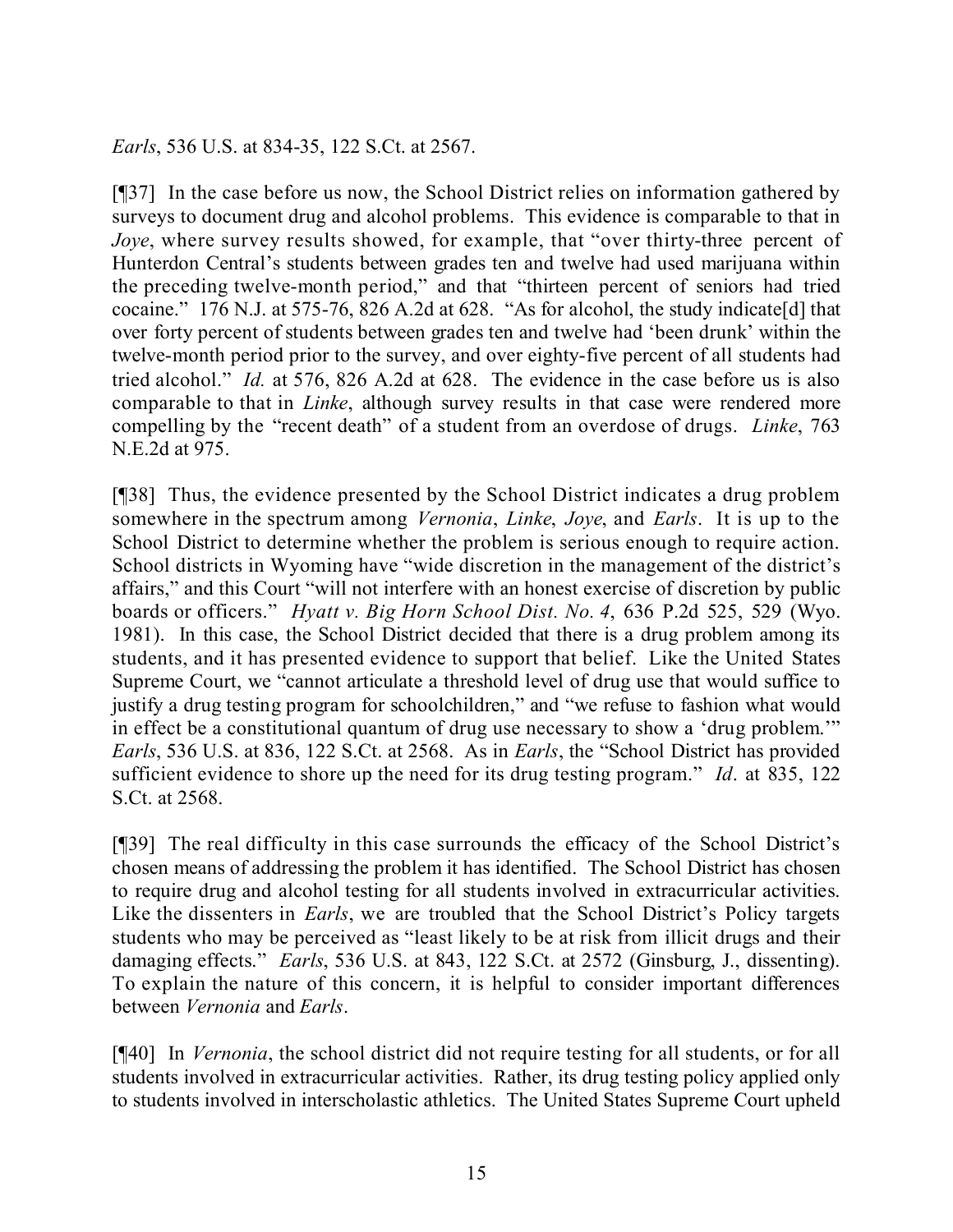this policy, concluding that the school district had adequately identified a drug problem among its students, particularly among its student athletes, and that the policy implemented by the school district was rationally related to the problem because it was aimed directly at the student athletes who were a major part of the problem. In addition, the Court noted that the program was directed "narrowly to drug use by school athletes, where the risk of immediate physical harm to the drug user or those with whom he is playing his sport is particularly high." *Id*. at 662, 115 S.Ct. at 2395.

[¶41] In *Earls*, the Court upheld a drug testing policy that, like the one before us now, applied not just to student athletes, but to students involved in extracurricular activities of any kind, "such as the Academic Team, Future Farmers of America, Future Homemakers of America, band, choir, pom pon, cheerleading, and athletics." 536 U.S. at 826, 122 S.Ct. at 2562-63. As noted above, there was anecdotal evidence of drug use at the schools. There was, however, no evidence indicating that students participating in extracurricular activities were a particular source of the drug problem, or that drug usage was any more prevalent among them than among the general student population. The Tenth Circuit Court of Appeals found this lack of evidence fatal to the policy, ruling that a school district "seeking to impose a random suspicionless drug testing policy as a condition to participation in a school activity must demonstrate that there is some identifiable drug abuse problem among a sufficient number of those subject to the testing, such that testing that group of students will actually redress its drug problem." *Earls v.* Board of *Education*, 242 F.3d 1264, 1278 (10<sup>th</sup> Cir. 2001). The Supreme Court specifically rejected this test, however, instead ruling that, "Given the nationwide epidemic of drug use, and the evidence of increased drug use in [the] schools, it was entirely reasonable for the School District to enact this particular drug testing policy." *Earls*, 536 U.S. at 836, 122 S.Ct. at 2568.

[¶42] In *Earls*, those who challenged the drug policy, relying on *Vernonia*, asserted that "the testing of nonathletes does not implicate any safety concerns, and that safety is a 'crucial factor.'" *Id*. The United States Supreme Court also rejected this argument, stating that "the safety interest furthered by drug testing is undoubtedly substantial for all children, athletes and nonathletes alike." *Id*. at 836, 122 S.Ct. at 2568.

> While in *Vernonia* there might have been a closer fit between the testing of athletes and the trial court's finding that the drug problem was "fueled by the 'role model' effect of athletes' drug use," such a finding was not essential to the holding. . . . *Vernonia* did not require the school to test the group of students most likely to use drugs, but rather considered the constitutionality of the program in the context of the public school's custodial responsibilities. Evaluating the Policy in this context, we conclude that the drug testing of . . . students who participate in extracurricular activities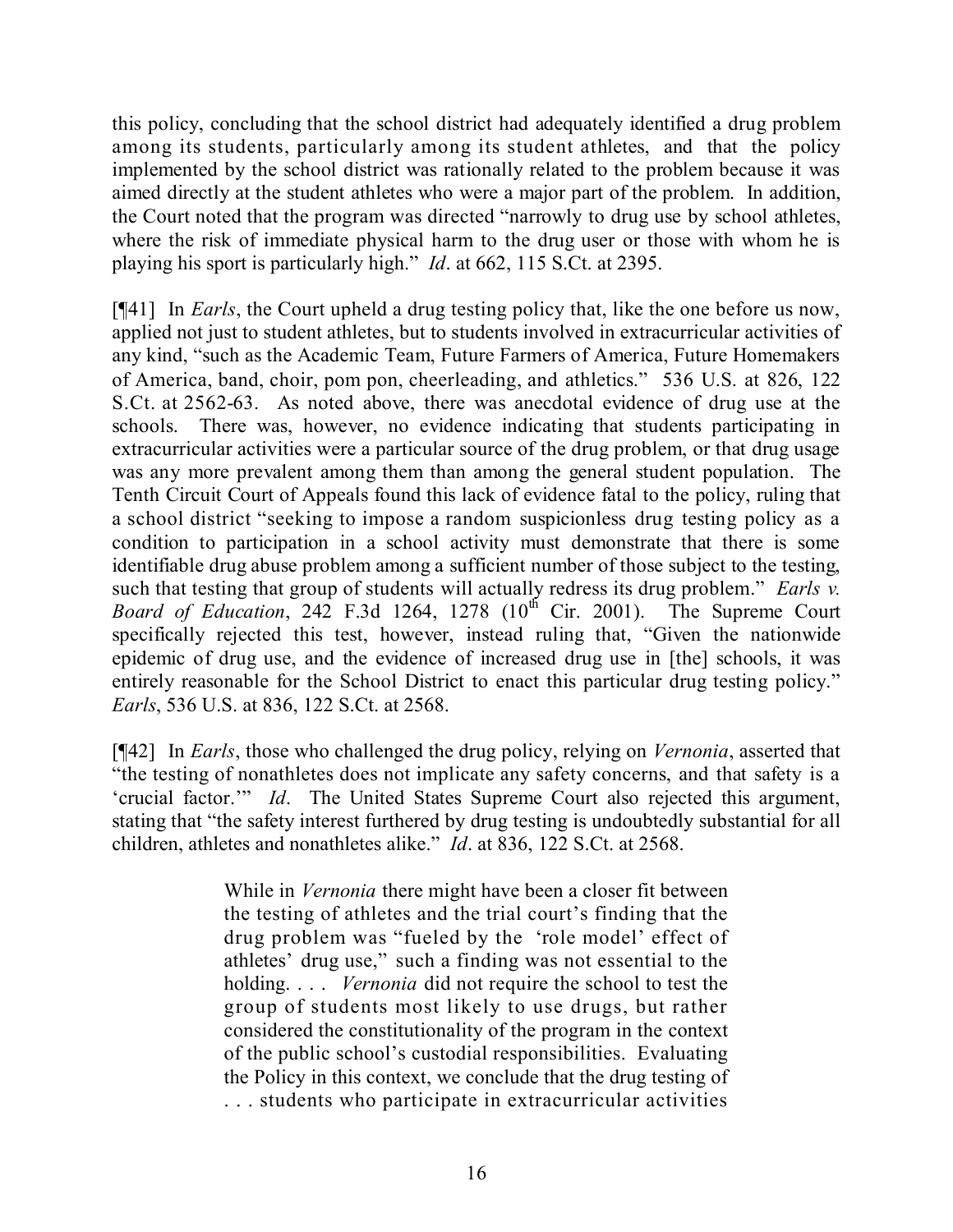effectively serves the School District's interest in protecting the safety and health of its students.

*Id.* at 837-38, 122 S.Ct. at 2569.

[¶43] These aspects of the Court's decision were particularly criticized by the dissenters, who asserted that interscholastic athletics "require close safety and health regulation; a school's choir, band, and academic team do not." *Id*. at 846, 122 S.Ct. at 2573.

> Not only did the Vernonia and Tecumseh districts confront drug problems of distinctly different magnitudes, they also chose different solutions: Vernonia limited its policy to athletes; Tecumseh indiscriminately subjected to testing all participants in competitive extracurricular activities. Urging that "the safety interest furthered by drug testing is undoubtedly substantial for all children, athletes and nonathletes alike," . . . the Court cuts out an element essential to the *Vernonia* judgment. . . .

> At the margins, of course, no policy of random drug testing is perfectly tailored to the harms it seeks to address. The School District cites the dangers faced by members of the band, who must "perform extremely precise routines with heavy equipment and instruments in close proximity to other students," and by Future Farmers of America, who "are required to individually control and restrain animals as large as 1500 pounds." . . . Notwithstanding nightmarish images of . . . livestock run amok, and colliding tubas disturbing the peace and quiet of Tecumseh, the great majority of students the School District seeks to test in truth are engaged in activities that are not safety sensitive to an unusual degree. There is a difference between imperfect tailoring and no tailoring at all.

> The Vernonia district, in sum, had two good reasons for testing athletes: Sports team members faced special health risks and they "were the leaders of the drug culture." . . . No similar reason, and no other tenable justification, explains Tecumseh's decision to target for testing all participants in every competitive extracurricular activity.

*Id*. at 851-53, 122 S.Ct. at 2576-77 (Ginsburg, J., dissenting) (emphasis omitted).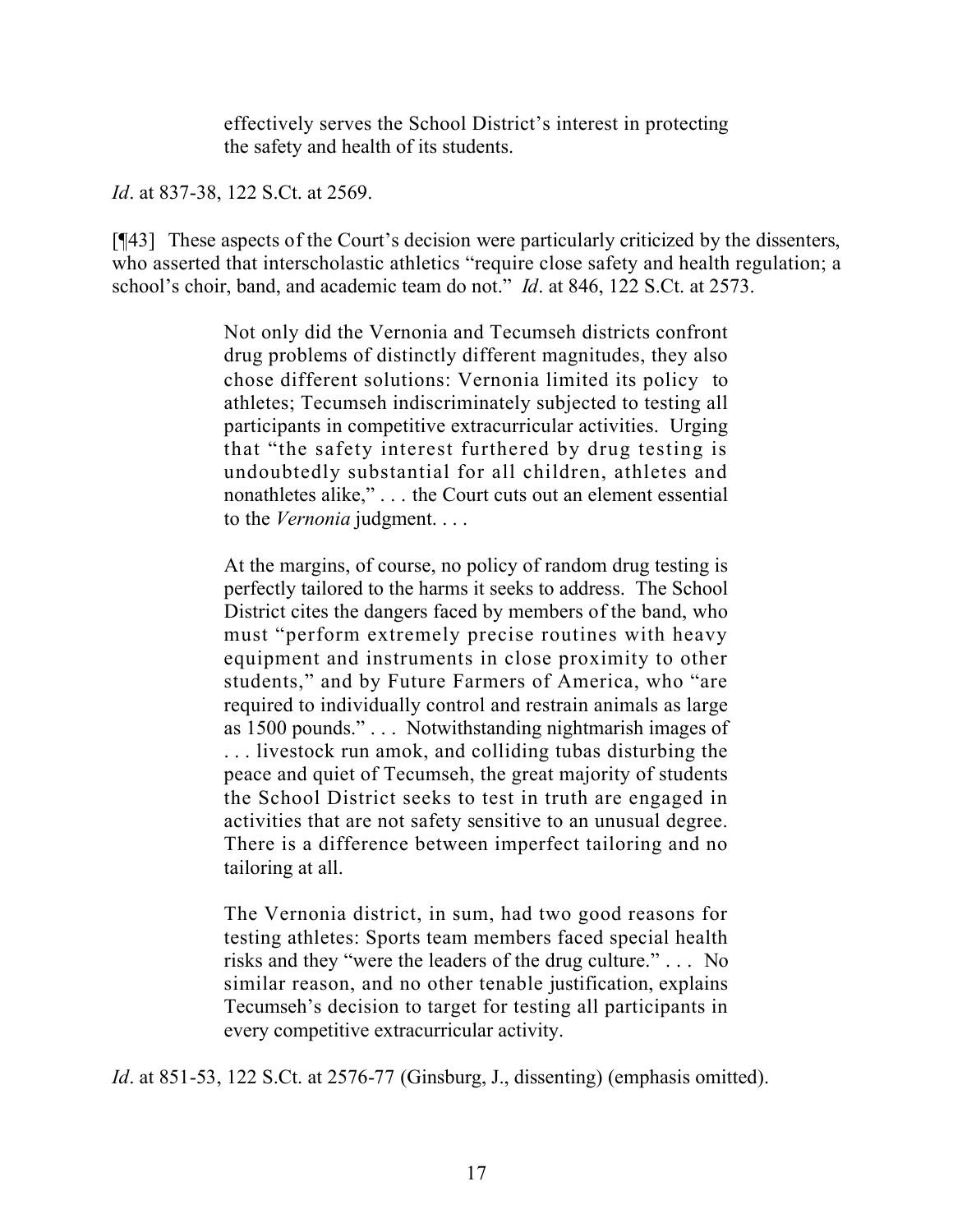[¶44] The Coalition, in the case before us now, makes similar arguments against the School District's Policy: there is no evidence that participants in all extracurricular activities are leaders of the drug culture, and there are no special health risks faced by those who participate in, for example, choir, drama club, or student council. For these reasons, the Coalition argues that there is, in effect, a disconnect between the problem identified by the School District – widespread drug and alcohol use among students – and the means chosen to address that problem – testing all students who participate in extracurricular activities. Based on this disconnect, the Coalition urges us to find the Policy unconstitutional.

[¶45] By a narrow margin, however, we believe that the School District has demonstrated a sufficient connection between the means chosen and the problem identified. The School District has explained that it chose to test students who participate in extracurricular activities in order to "undermine the effects of peer pressure by providing legitimate reasons for students to refuse use of illegal drugs and/or alcohol." The School District's Policy, like the policy considered in *Earls*,

> seeks to discourage demand for drugs by changing the school's environment in order to combat the single most important factor leading schoolchildren to take drugs, namely, peer pressure. . . . It offers the adolescent a nonthreatening reason to decline his friend's drug-use invitations, namely, that he intends to play baseball, participate in debate, join the band, or engage in any one of half a dozen useful, interesting, and important activities.

*Id.* at 840-41, 122 S.Ct. at 2570 (Breyer, J., concurring). There may be no guarantee that the Policy will achieve this purpose, but the School District has shown a rational basis for believing that it might.

[¶46] In addition, the Coalition alleged in its complaint that a majority of students in Goshen County schools participate in extracurricular activities, and the School District admitted this allegation. Under the School District's Policy, then, a majority of the students in the district will be subject to drug and alcohol testing. The School District has presented survey evidence that a substantial percentage of students are at risk from drug or alcohol use. Given these facts, we cannot say it is irrational for the School District to anticipate that there is some substantial number of students who both participate in extracurricular activities and are at risk from drug or alcohol use. Because the Policy is clearly aimed at deterring drug and alcohol use among these students, we cannot conclude that the School District's Policy lacks efficacy.

[¶47] The Coalition fervently stresses the importance of extracurricular activities, asserting that they are "critically important" in developing "the type of responsible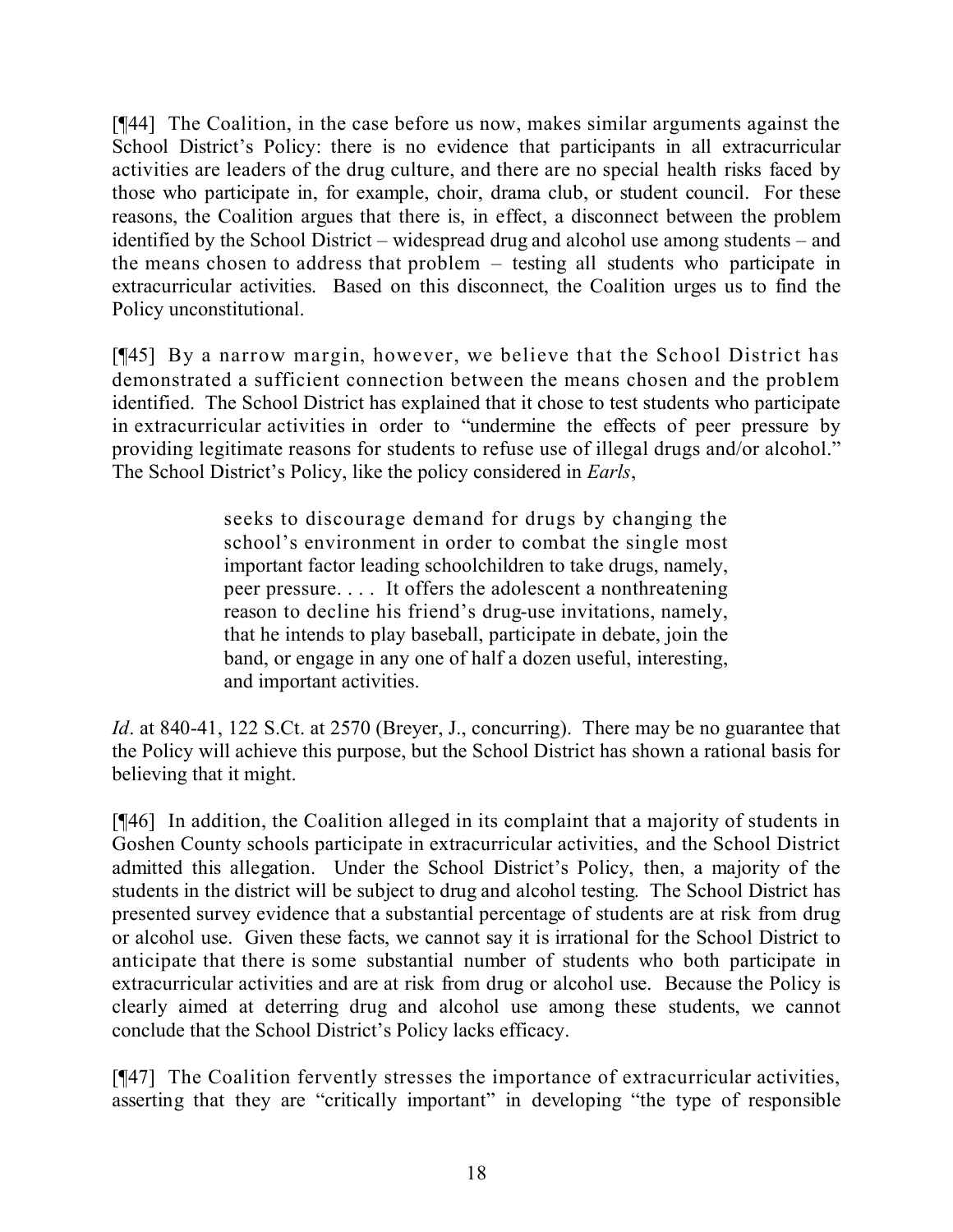students who will some day be leaders in our communities and in our State." The Coalition offered evidence that involvement in extracurricular activities is particularly significant to students who wish to pursue higher education. We readily acknowledge the importance of extracurricular activities in Wyoming's public schools. But we also recognize, as did the United States Supreme Court, that participation in extracurricular activities is a voluntary choice. *Vernonia*, 515 U.S. at 657, 115 S.Ct. at 2393. *See also Joye*, 176 N.J. at 611, 826 A.2d at 651 ("[W]e cannot conclude that the importance of extracurricular activities outweighs the Board's articulated need to engage in reasonable efforts to enhance the educational environment for all students by reducing substance abuse within its high school."); *Linke*, 763 N.E.2d at 981 ("The fact that refusal to agree to drug testing results in forfeiture of the opportunity to obtain certain benefits is not so weighty as to constitute forced consent.").

[¶48] Because participation in extracurricular activities is optional, the School District's Policy in this case, like the one in *Earls*, "preserves an option" for a student who chooses not to be tested for drugs and alcohol. "He can refuse testing while paying a price (nonparticipation) that is serious, but less severe than expulsion from the school." *Earls*, 536 U.S. at 841, 122 S.Ct. at 2571 (Breyer, J., concurring). A student who genuinely believes that his privacy rights are unduly infringed by the School District's Policy may choose not to submit to drug and alcohol testing. He will have to forego optional extracurricular activities, but he is not deprived of the fundamental right to an education.

[¶49] Finally, we note evidence that the School District did not adopt this Policy hastily or without careful consideration. Before the Policy was adopted, the Superintendent of Schools sent a letter to parents and guardians of school students. In this letter, the Superintendent summarized the survey results from the past several years as indicating "a serious prevalence of alcohol and drug use among our students." He explained previous efforts to address that problem, including educational and awareness programs, but said that "other school districts can and are doing more. Random drug testing of students involved in extra-curricular activities is an example of what other districts have successfully implemented to encourage youngsters to avoid the use of drugs and alcohol." He then invited recipients to a public forum in order to "hear from representatives from other school districts about the process of implementing a random drug and alcohol policy," and to receive "public comment on this issue."

[¶50] After engaging in this process to assess the Policy, the School District's board of trustees adopted the Policy by a vote of eight to one. As the Superintendent explained in his affidavit,

> The policy recognizes that many of the students participating in extracurricular activities are viewed as role models to other students and that it is important that they avoid drug and alcohol use in their position as role models. It is also the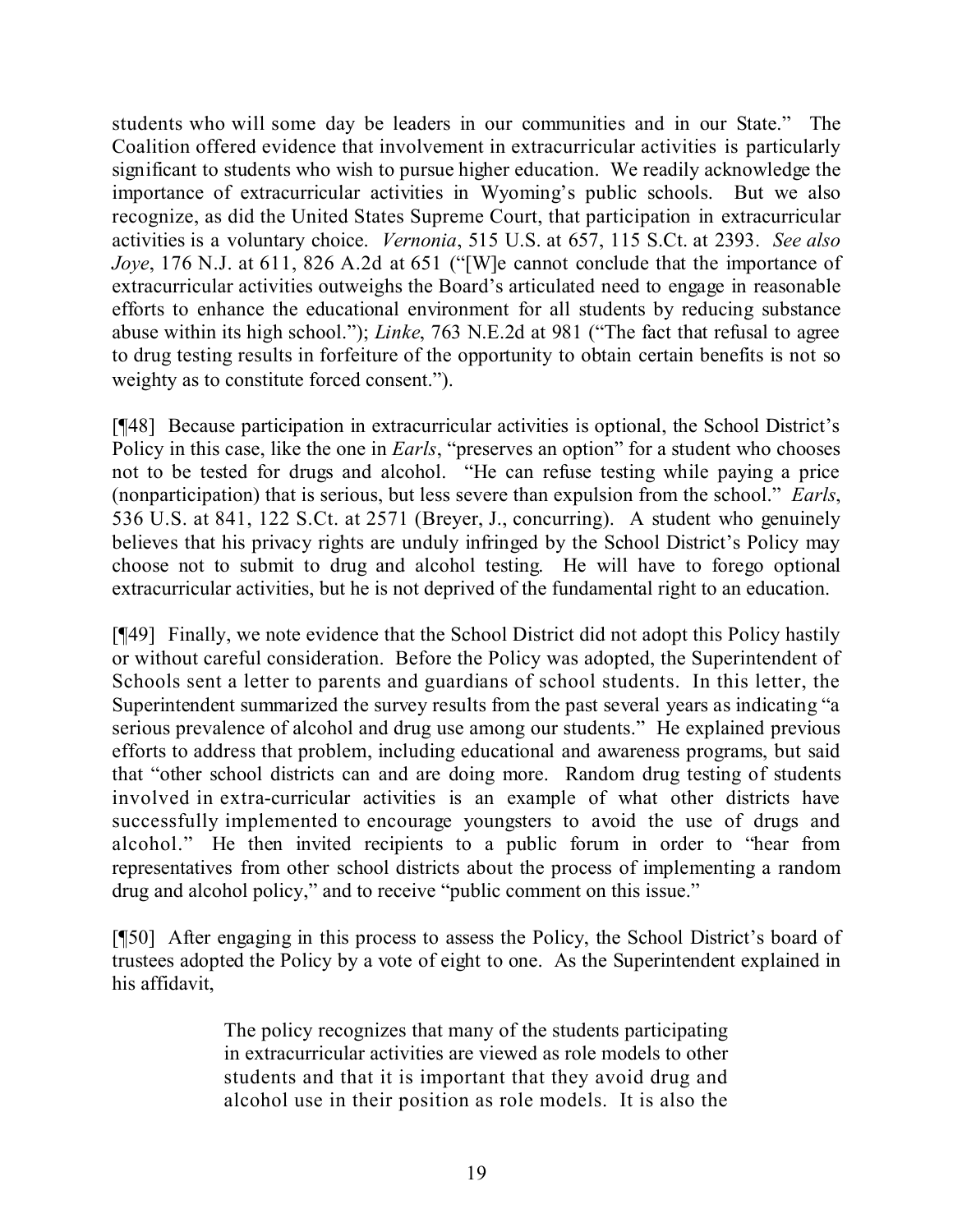position of the Board that to achieve the goal of reducing risks of alcohol and drug abuse and to maximize the skills and talents participating in extracurricular activities, it is important that participants refrain from drug and alcohol use. *It is the belief of our school district that this policy will assist in that endeavor.*

(Emphasis added.) As we noted earlier, when we consider the efficacy of the School District's Policy, "it is enough that the Board believed that its program would have some measurable effect in attaining the Board's objectives," *Joye*, 176 N.J. at 603, 826 A.2d at 646, and the School District must provide "an explanation of its basis for believing that the policy would address that need." *Theodore*, 575 Pa. at 348, 836 A.2d at 92. In this case, the School District has supplied a sufficient explanation of why it believes its Policy is "reasonably related to achieving the school's purpose in providing for the health and safety of students, and undermining the effects of peer pressure by providing a legitimate reason for students to refuse to use illegal drugs." *Linke*, 763 N.E.2d at 986.

[ $[$ [51] In sum, we acknowledge that Article 1,  $\S$  4 of the Wyoming Constitution protects public school students from unreasonable searches and seizures. In considering whether the testing mandated by the School District's Policy is reasonable under all of the circumstances, we recognized that students, particularly those who participate in extracurricular activities, are already subject to more stringent rules and regulations than adults, and so have limited expectations of privacy in the school setting. We found that the School District's Policy adequately preserves the students' personal privacy rights, and appropriately limits the degree of invasion into those rights. We concluded that the School District has a compelling interest in providing for the safety and welfare of its students, and that it therefore has a legitimate interest in deterring drug and alcohol use among students. On the closest question of all, we determined that the School District showed that its Policy requiring random, suspicionless drug and alcohol testing for all students who participate in extracurricular activities is rationally related to furthering its interest in deterring drug and alcohol use among students.

[¶52] We conclude that the Coalition has not demonstrated that the School District's Policy subjects students to searches that are unreasonable under all of the circumstances. Accordingly, we hold that the School District's Policy does not violate Article 1, § 4 of the Wyoming Constitution.

# *Equal Protection*

[¶53] The United States Constitution provides that "No State shall . . . deny to any person within its jurisdiction the equal protection of the laws." U.S. Const. amend. XIV, § 1. Equal protection "is essentially a direction that all persons similarly situated should be treated alike." *City of Cleburne v. Cleburne Living Center*, 473 U.S. 432, 439, 105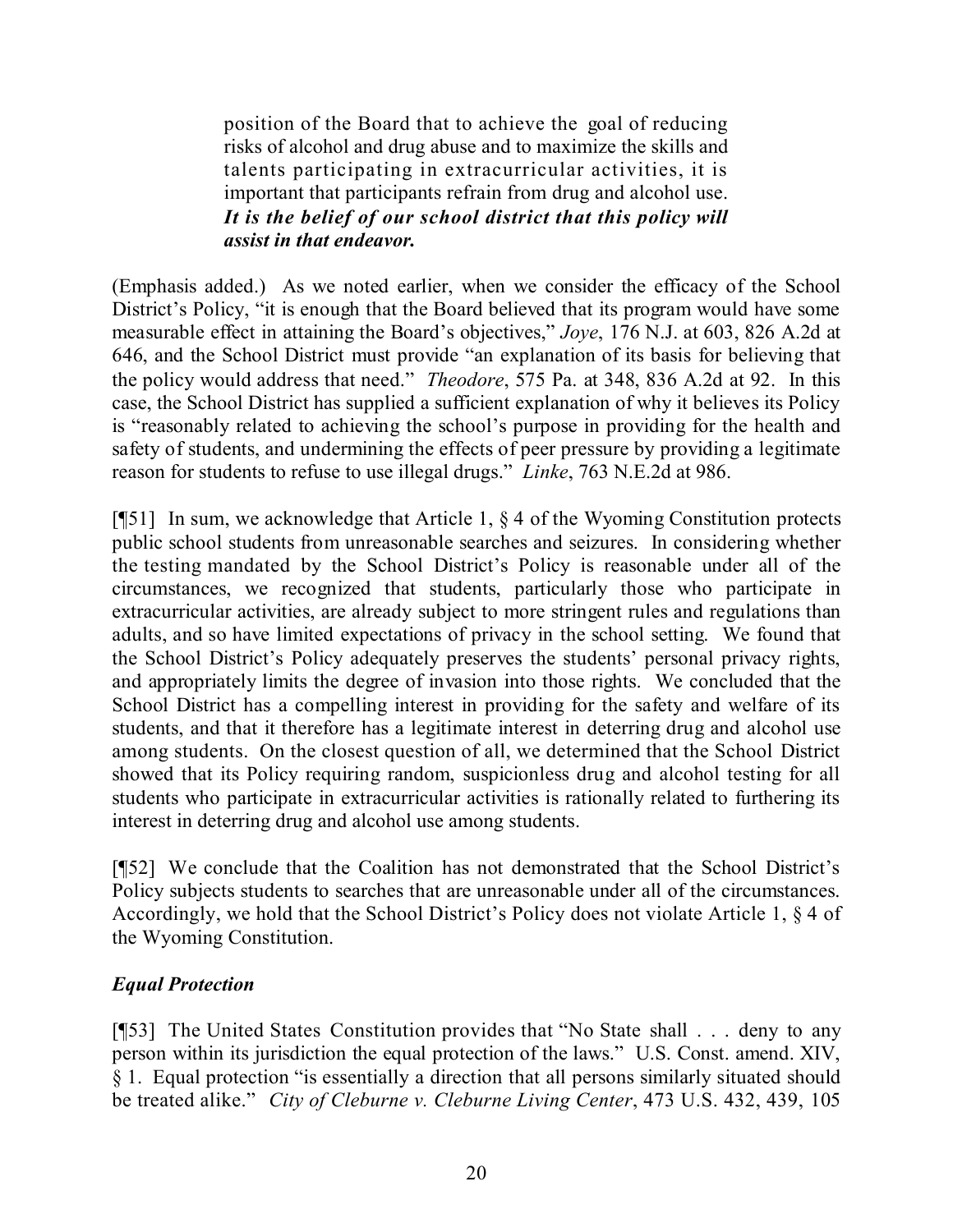S.Ct. 3249, 3254, 87 L.Ed.2d 313 (1985). "The Wyoming Constitution does not contain such an express 'equal protection' clause; rather, it contains a variety of equality provisions, *viz*., Article 1, §§ 2, 3, and 34; and Article 3, § 27." *Greenwalt v. Ram Rest. Corp.*, 2003 WY 77, ¶ 39, 71 P.3d 717, 730 (Wyo. 2003). Despite differences between the texts of the two constitutions, the Coalition concedes that "this Court uses the conventional federal equal protection analysis in the interpretation of the equality provisions of the Wyoming Constitution." *Newport International University, Inc. v. State Dept. of Educ*., 2008 WY 72, ¶ 15, 186 P.3d 382, 387 (Wyo. 2008).

[¶54] In determining whether there is a violation of equal protection doctrine,

we require the party claiming such violation to first demonstrate that the classification at issue "treats similarly situated persons unequally." *Matter of ALJ*, 836 P.2d 307, 313 (Wyo. 1992). If we determine that the classification does "treat similarly situated persons unequally," we apply two different levels of scrutiny depending upon the nature of the classification to determine whether equal protection is violated.

> That is, where a statute . . . affects a fundamental interest or creates an inherently suspect classification, the court must strictly scrutinize that statute . . . to determine if it is necessary to achieve a compelling state interest. However, if the statute . . . only affects ordinary interests in the economic and social welfare area, the court need only determine that it is rationally related to a legitimate state objective.

*Ellett v. State*, 883 P.2d 940, 944 (Wyo. 1994), quoting *White v. State*, 784 P.2d 1313, 1315 (Wyo. 1989). While the cases cited above dealt with statutory provisions, we apply the same analysis to the School District's Policy.

[¶55] The Coalition claims that the School District's Policy divides similarly situated students into two classifications: those who participate in extracurricular activities, and those who do not. It claims that the Policy treats the two classes unequally: those who participate in extracurricular activities are subject to random, suspicionless testing for drugs and alcohol, while those who do not participate in extracurricular activities are not subject to such testing. In contrast, the School District argues that the Policy does not create two separate but similarly situated classes that are treated differently. According to the School District, every student who attends school in Goshen County has an equal opportunity to receive an education. Every student has the same rights, including the right to choose whether or not to participate in extracurricular activities. Further, the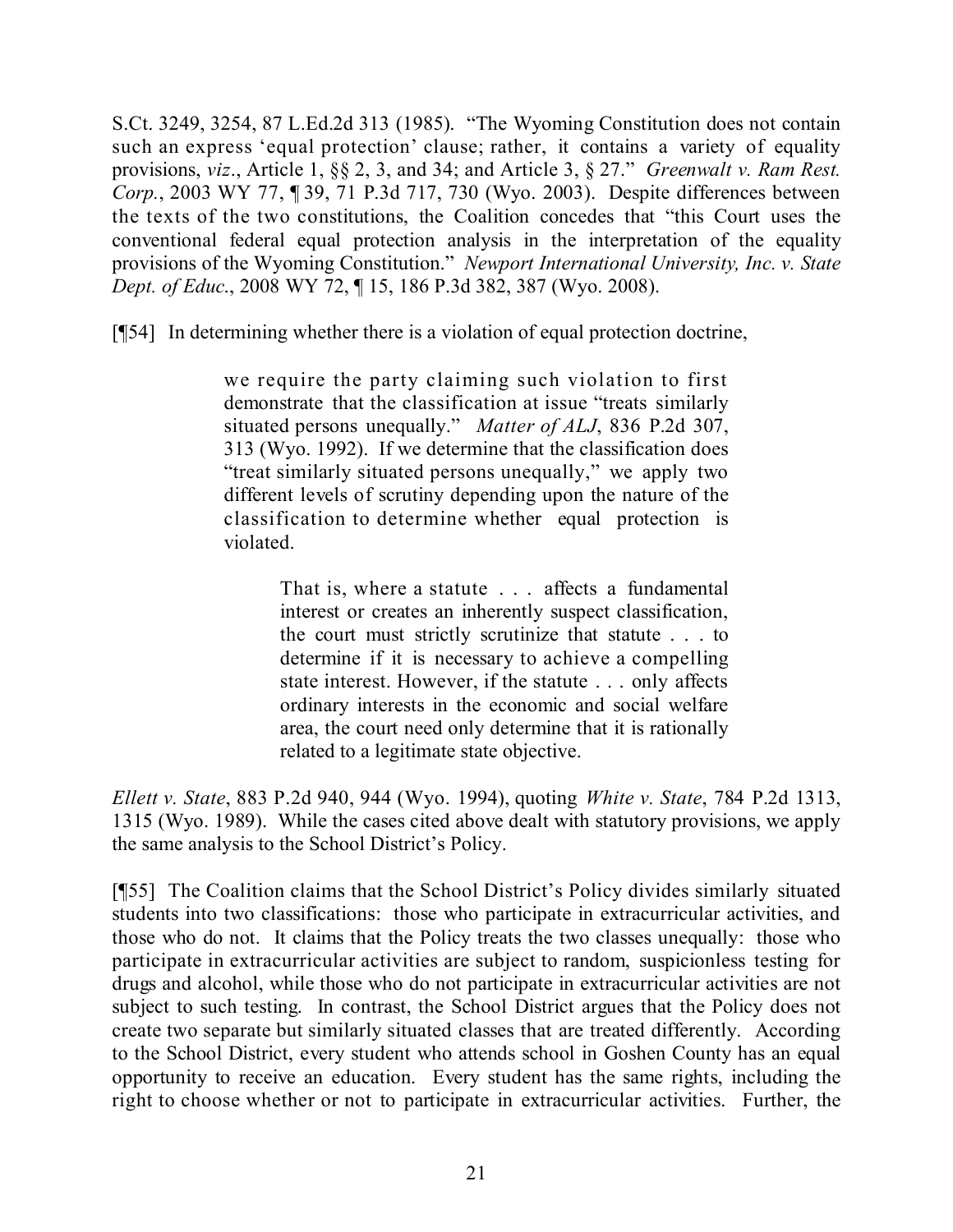School District contends, "[t]o the extent a student chooses to participate in activities, each and every student is similarly treated in that all students are equally required to comply with the rules and regulations" adopted by the School District, including the Policy requiring drug and alcohol testing.

[¶56] Even if we assume, without deciding, that the Coalition has accurately identified a classification through which similarly situated persons are treated unequally, the argument presented by the Coalition is unpersuasive. The Coalition contends that the School District's Policy must be subject to strict scrutiny. However, it does not claim that students are a suspect class, nor does it assert that students have a fundamental interest in participating in extracurricular activities. Rather, the Coalition urges us to apply strict scrutiny because "the 'fundamental right' at issue in this case is the right to be free from an unreasonable search undertaken in violation of Article 1, § 4 of the Wyoming Constitution." This contention fails because, as already established, the School District's Policy does not subject students to unreasonable searches. We therefore reject the Coalition's position that we should subject the School District's Policy to strict scrutiny under our equal protection analysis.

[¶57] If we ask instead whether the School District's Policy is rationally related to a legitimate state objective, we find that question already resolved by our previous analysis. In determining that the drug and alcohol testing required under the Policy was reasonable under all of the circumstances, we concluded that the School District has a compelling interest in providing for the safety and welfare of its students, and a legitimate interest in deterring drug and alcohol use among students. We also concluded that the School District's Policy is reasonably related to furthering those interests. With these conclusions, we also effectively determined that the School District's Policy is rationally related to a legitimate state objective.

[¶58] The equal protection argument, as presented by the Coalition, can succeed only if the Coalition also succeeds on its search and seizure claim. Our conclusion that the School District's Policy does not subject students to unreasonable searches and seizures is, therefore, determinative of the Coalition's equal protection claim as well.

# *Due Process*

[¶59] Article 1, § 6 of the Wyoming Constitution provides that "No person shall be deprived of life, liberty or property without due process of law." The Fifth Amendment to the United States Constitution contains similar language, which applies to the states pursuant to the Fourteenth Amendment. We have explained that a "party claiming an infringement of his right to due process has the burden of demonstrating both that he has a protected interest and that such interest has been affected in an impermissible way. The question is whether there has been a denial of fundamental fairness." *DH v. Wyoming Department of Family Services*, 2003 WY 155, ¶ 38, 79 P.3d 997, 1008 (Wyo. 2003)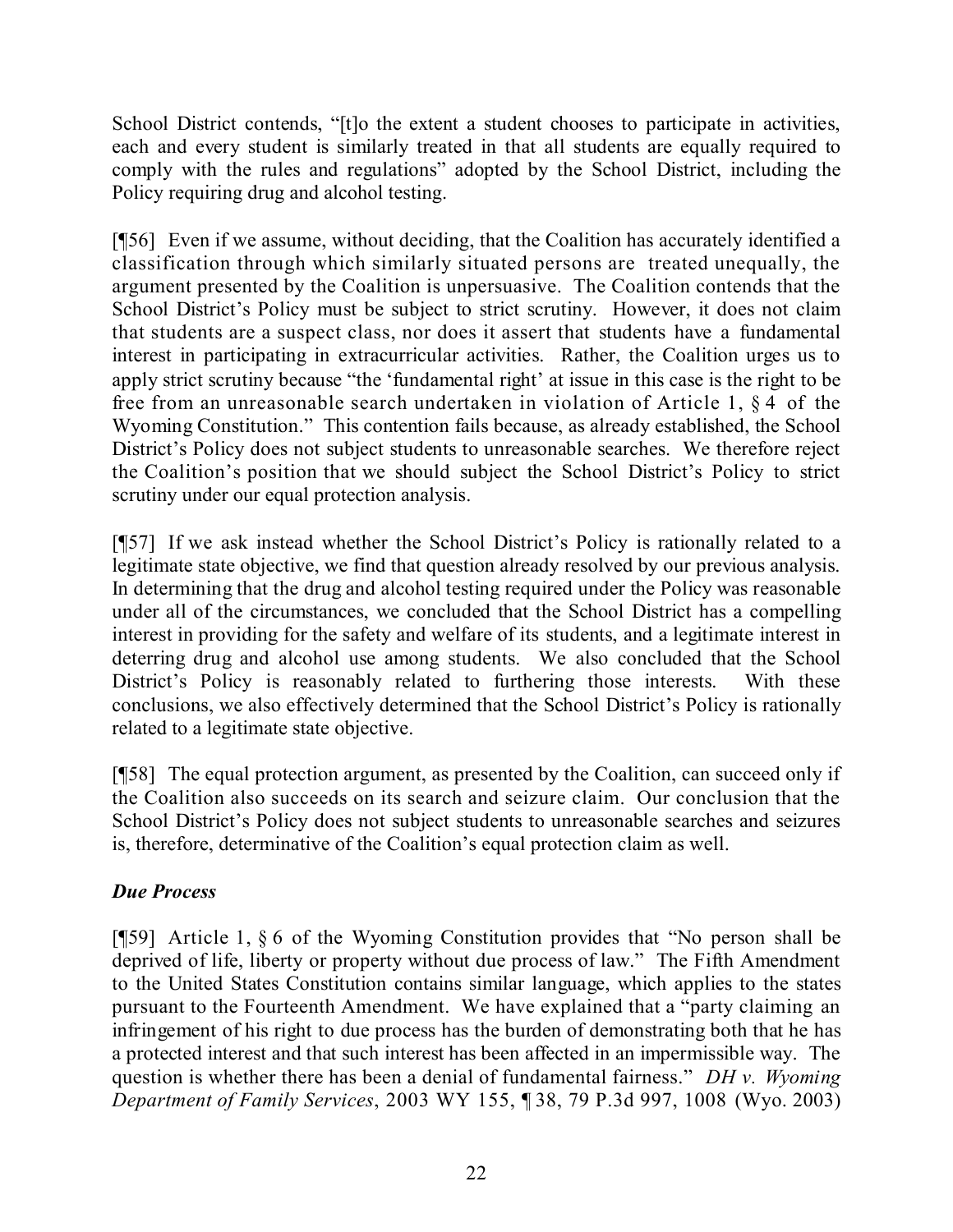(internal citations omitted).

[¶60] The Coalition points out that, under the School District's Policy, a student found to be in violation of the Policy may appeal that decision to the Superintendent or his designee. Under the terms of the Policy, the Superintendent's decision on a student's appeal is "conclusive in all respects." The Coalition contends that this provision violates the due process protections of the state and federal constitutions "by foreclosing any type of review, judicial or otherwise, of the Superintendent's final decision regarding whether a student is in violation of the Drug Testing Policy."

[¶61] The School District maintains the due process provisions of the state and federal constitutions apply only if the Coalition shows that it has been deprived of a protected life, liberty, or property interest. Characterizing a student's participation in extracurricular activities a privilege rather than a protected right, the School District contends that the Coalition has not shown that any student's due process rights are infringed by the Policy. The district court adopted the School District's position, ruling that participation in extracurricular activities

> is not a protected interest. *See*, *e*.*g*., *In re University Interscholastic League*, 20 S.W.3d 690, 692 (Tex. 2000) (right to participate in extracurricular activities is not a fundamental right); *Mancuso v. Massachusetts Interscholastic Athletic Ass'n, Inc.*, 900 N.E.2d 518, 527-28 (Mass. 2009) (for due process purposes, student's property interest in her right to public education did not imply that she also had a property interest in her participation in extracurricular activities); *Adamek v. Pennsylvania Interscholastic Athletic Ass'n, Inc.*, 426 A.2d 1206 (Pa. Cmwlth. 1981) (collecting cases that found participation in extracurricular activities was not a fundamental property right).

> Though the Wyoming Supreme Court has never addressed the issue, the Court finds these and the myriad of concurring cases persuasive because Wyoming requires compulsory school attendance. Wyo. Stat. Ann.  $\S$ § 21-4-101 – 107 (LexisNexis 2009). The Wyoming Legislature has also set forth a right for students age 5 to 21 to attend public school. Wyo. Stat. Ann. § 21-4-301 (LexisNexis 2009). However, there are no legislative counterparts mandating students' participation in extracurricular activities or creating a statutory right to such participation.